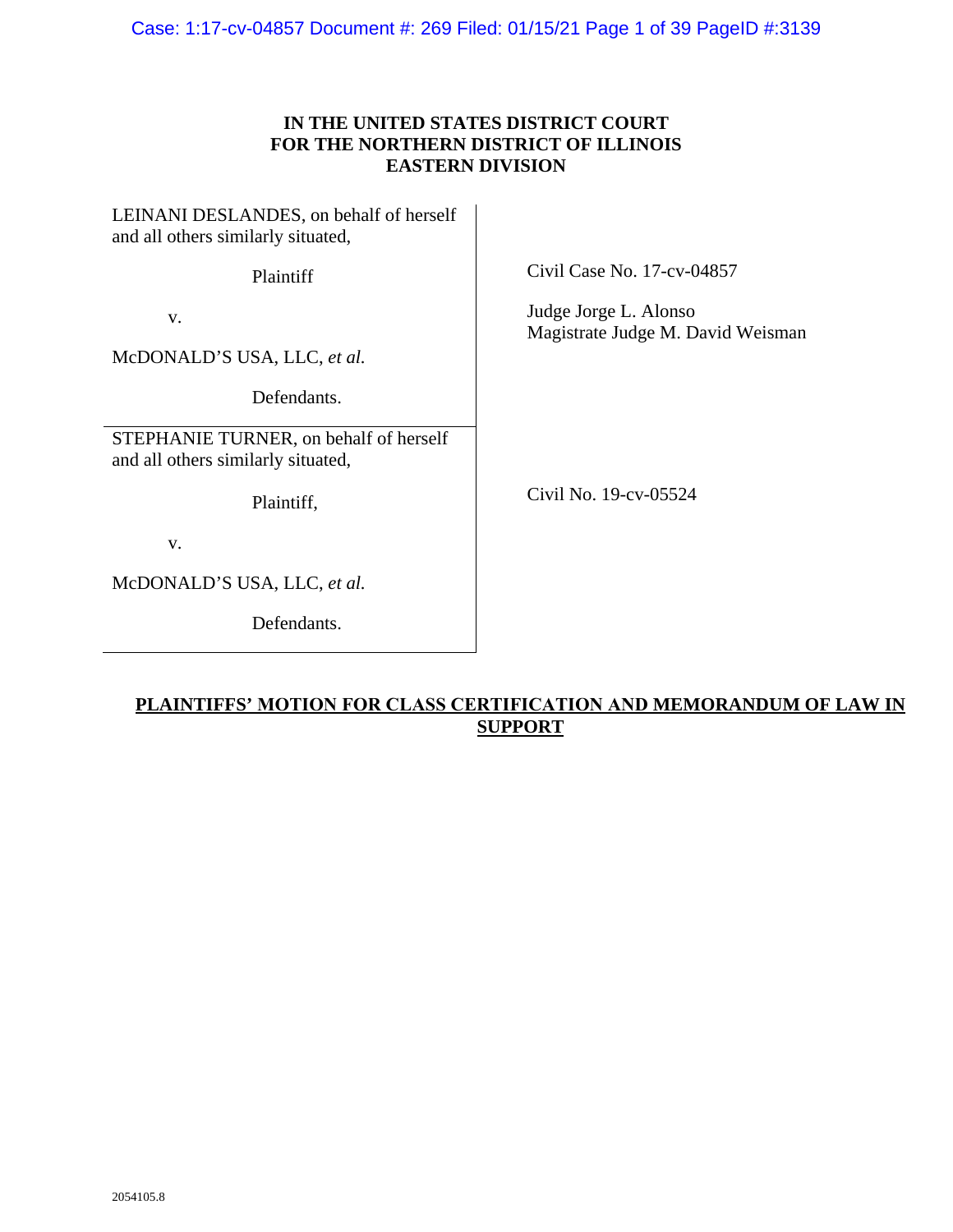# **TABLE OF CONTENTS**

# **Page**

| I.   |           |    |                                                                                                                                |  |  |  |
|------|-----------|----|--------------------------------------------------------------------------------------------------------------------------------|--|--|--|
| II.  |           |    |                                                                                                                                |  |  |  |
|      | A.        |    | The McDonald's System Equips Workers With Brand-Specific Skills That                                                           |  |  |  |
|      | <b>B.</b> |    | Franchisees Are Independent Entities That Compete With McOpCo and                                                              |  |  |  |
|      | C.        |    |                                                                                                                                |  |  |  |
|      | D.        |    | McDonald's and its Franchisees Agreed Not to Compete for Each Other's                                                          |  |  |  |
|      |           | 1. | McDonald's Standard Franchise Agreement Prohibited<br>Franchisees from Hiring Workers from Each Other or From                  |  |  |  |
|      |           | 2. | McDonald's Reciprocated the Agreement by Not Hiring Managers                                                                   |  |  |  |
|      |           | 3. | In 2015 McDonald's Expanded its Reciprocation of the No-Hire<br>Agreement to Include Franchisee Crew, in Order to Prevent Wage |  |  |  |
|      |           | 4. | McDonald's Announced the End of the Agreement in July 2018 15                                                                  |  |  |  |
| III. |           |    |                                                                                                                                |  |  |  |
|      | A.        |    |                                                                                                                                |  |  |  |
|      | <b>B.</b> |    |                                                                                                                                |  |  |  |
|      |           | 1. |                                                                                                                                |  |  |  |
|      |           | 2. |                                                                                                                                |  |  |  |
|      |           | 3. |                                                                                                                                |  |  |  |
|      |           | 4. |                                                                                                                                |  |  |  |
|      | C.        |    |                                                                                                                                |  |  |  |
|      |           | 1. | Common Questions of Liability, Impact, and Damages                                                                             |  |  |  |
|      |           |    | Common Evidence Will Prove An Unlawful Agreement to<br>a.                                                                      |  |  |  |
|      |           |    | Common Evidence Will Prove Class-wide Impact  22<br>b.                                                                         |  |  |  |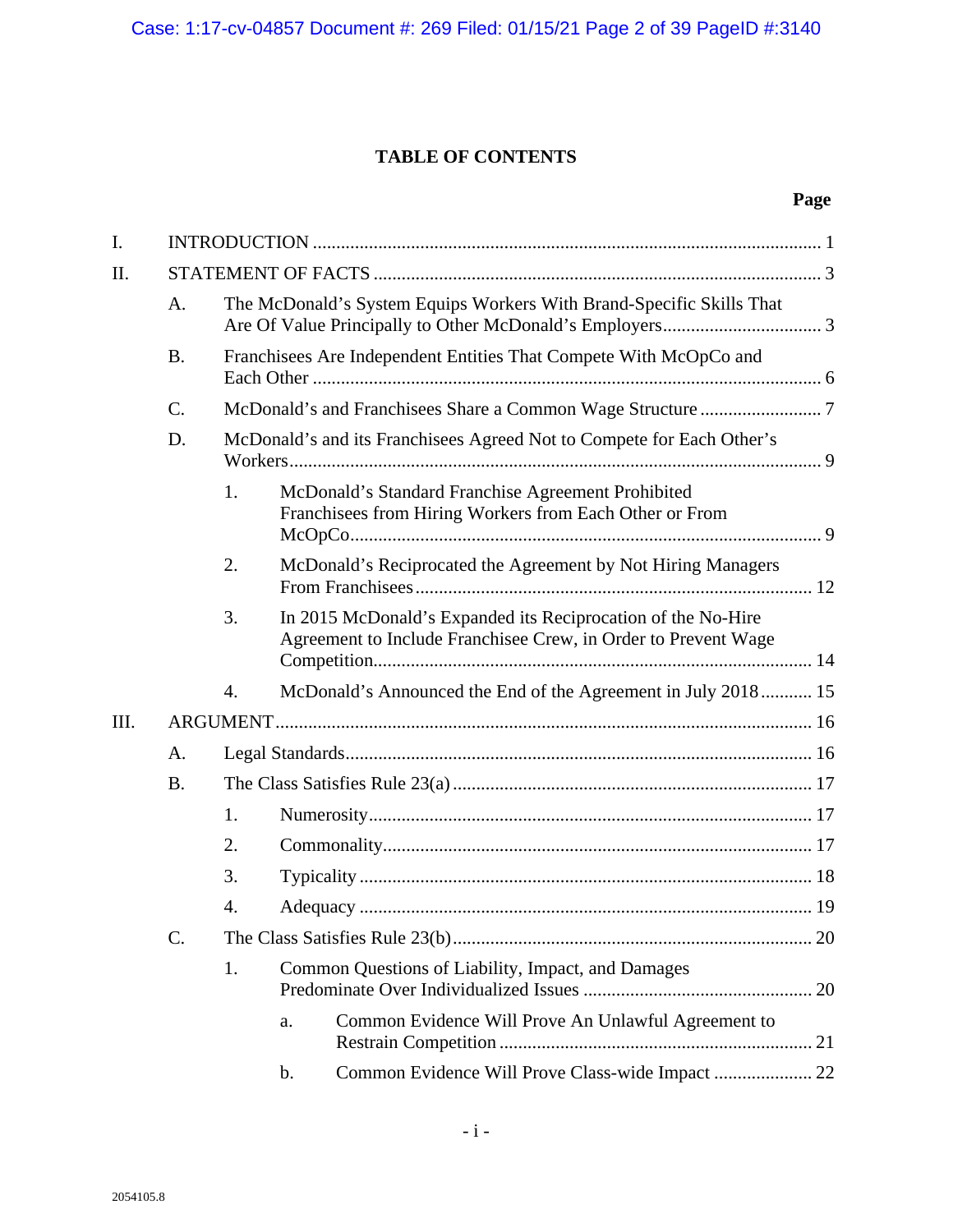Case: 1:17-cv-04857 Document #: 269 Filed: 01/15/21 Page 3 of 39 PageID #:3141

# **TABLE OF CONTENTS (continued)**

# **Page**

|    | C <sub>1</sub> | Common Evidence Provides a Reliable Method of |  |
|----|----------------|-----------------------------------------------|--|
| 2. |                |                                               |  |
|    |                |                                               |  |
|    |                |                                               |  |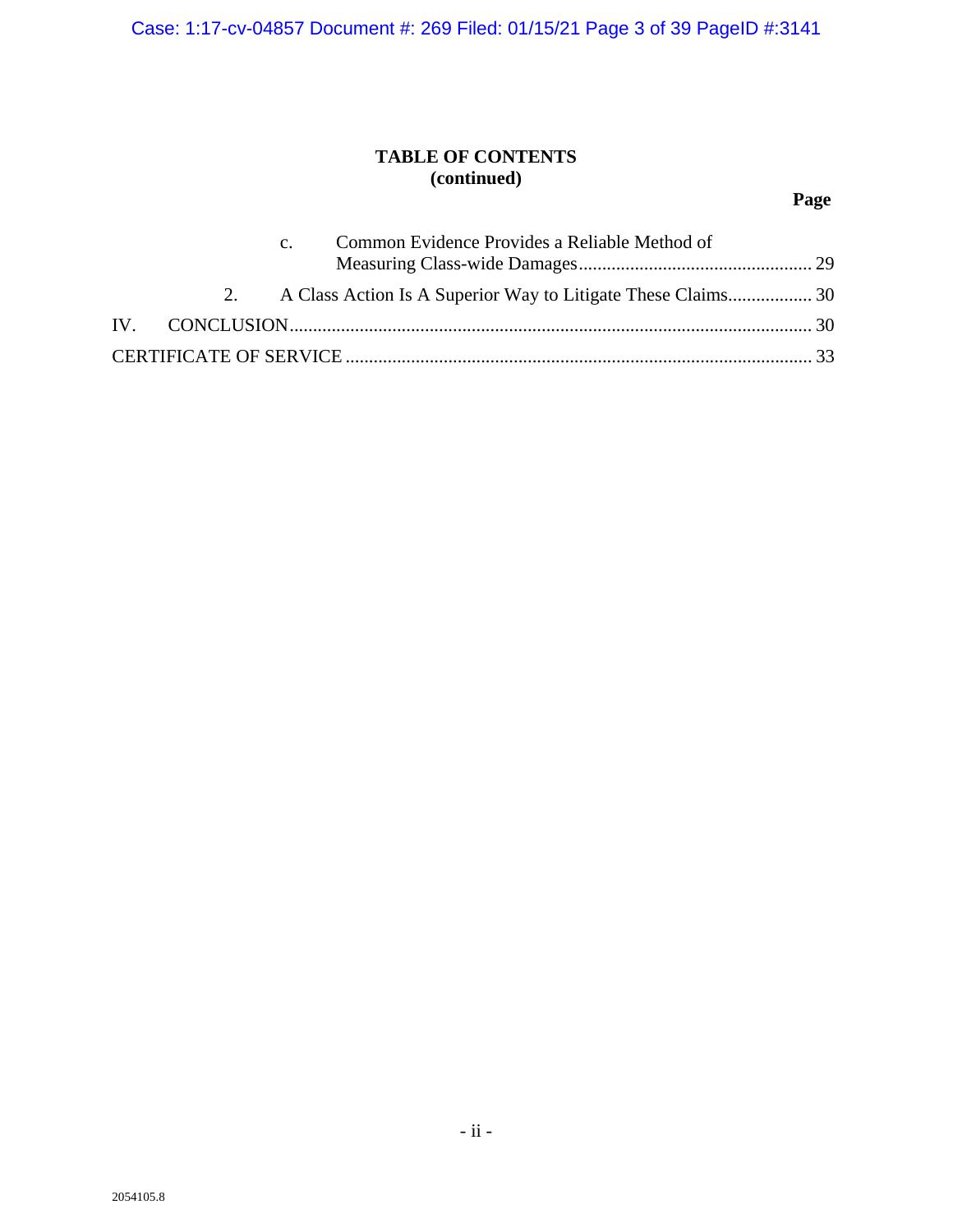Case: 1:17-cv-04857 Document #: 269 Filed: 01/15/21 Page 4 of 39 PageID #:3142

# **TABLE OF AUTHORITIES**

| <b>Cases</b>                                      |  |
|---------------------------------------------------|--|
| Amchem Products, Inc. v. Winsor,                  |  |
| Amgen Inc. v. Conn. Ret. Plans & Tr. Funds,       |  |
| Baumann Farms, LLP v. Yin Wall City, Inc.,        |  |
| Butler v. Sears, Roebuck & Co.,                   |  |
| Carnegie v. Household Int'l, Inc.,                |  |
| D&M Farms v. Birdsong Corp.,                      |  |
| Hawaii v. Standard Oil Co. of Cal.,               |  |
| In re Air Cargo Shipping Servs. Antitrust Litig., |  |
| In re Bromine Antitrust Litig.,                   |  |
| In re Capacitors Antitrust Litig. (No. III),      |  |
| In re Fla. Cement & Concrete Antitrust Litig.,    |  |
| In re High-Tech Emp. Antitrust Litig.,            |  |
| In re Packaged Seafood Prods. Antitrust Litig.    |  |
| In re Ready-Mixed Concrete Antitrust Litig.,      |  |
| In re Sulfuric Acid Antitrust Litig.,             |  |
| In re Vitamins Antitrust Litig.,                  |  |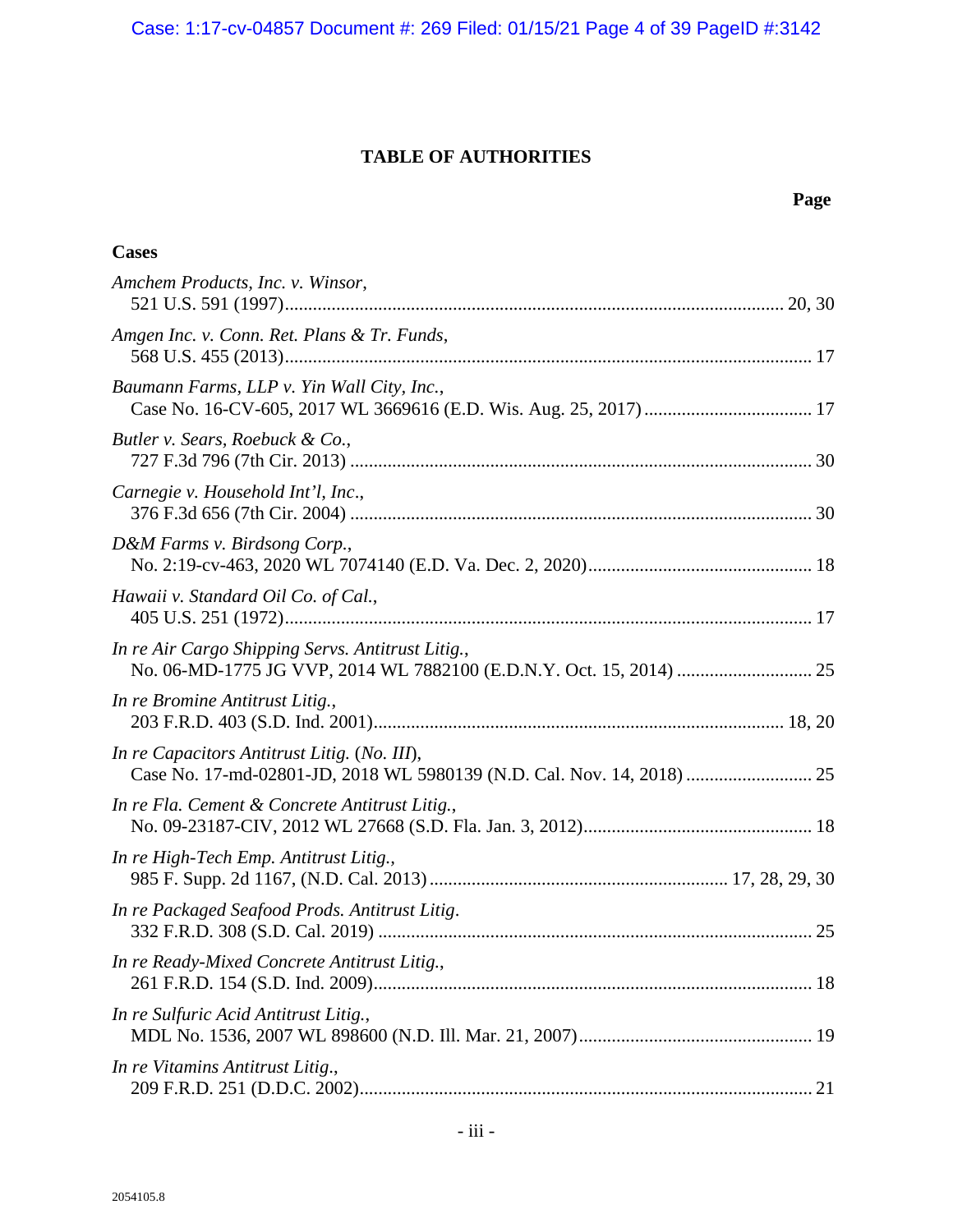Case: 1:17-cv-04857 Document #: 269 Filed: 01/15/21 Page 5 of 39 PageID #:3143

# **TABLE OF AUTHORITIES (continued)**

| Johnson v. Ariz. Hosp. & Healthcare Ass'n, |  |
|--------------------------------------------|--|
| Kleen Prod. LLC v. Int'l Paper Co.,        |  |
| Kleen Prods. LLC v. Int'l Paper,           |  |
| Loeb Indus., Inc. v. Sumitomo Corp.,       |  |
| Merenda v. VHS of Mich., Inc.,             |  |
| Messner v. Northshore Univ. HealthSystem,  |  |
| Nitsch v. DreamWorks Animation SKG Inc.,   |  |
| Ploss v. Kraft Foods Grp., Inc.,           |  |
| Reiter v. Sonotone Corp.,                  |  |
| Rohlfing v. Manor Care, Inc.,              |  |
| Rosario v. Livaditis,                      |  |
| Seaman v. Duke University,                 |  |
| Sebo v. Rubenstein,                        |  |
| Serv. Spring, Inc. v. Cambria Spring Co.,  |  |
| Smith v. Family Video Movie Club, Inc.,    |  |
| Suchanek v. Sturm Foods, Inc.,             |  |
| Tyson Foods, Inc. v. Bouaphakeo,           |  |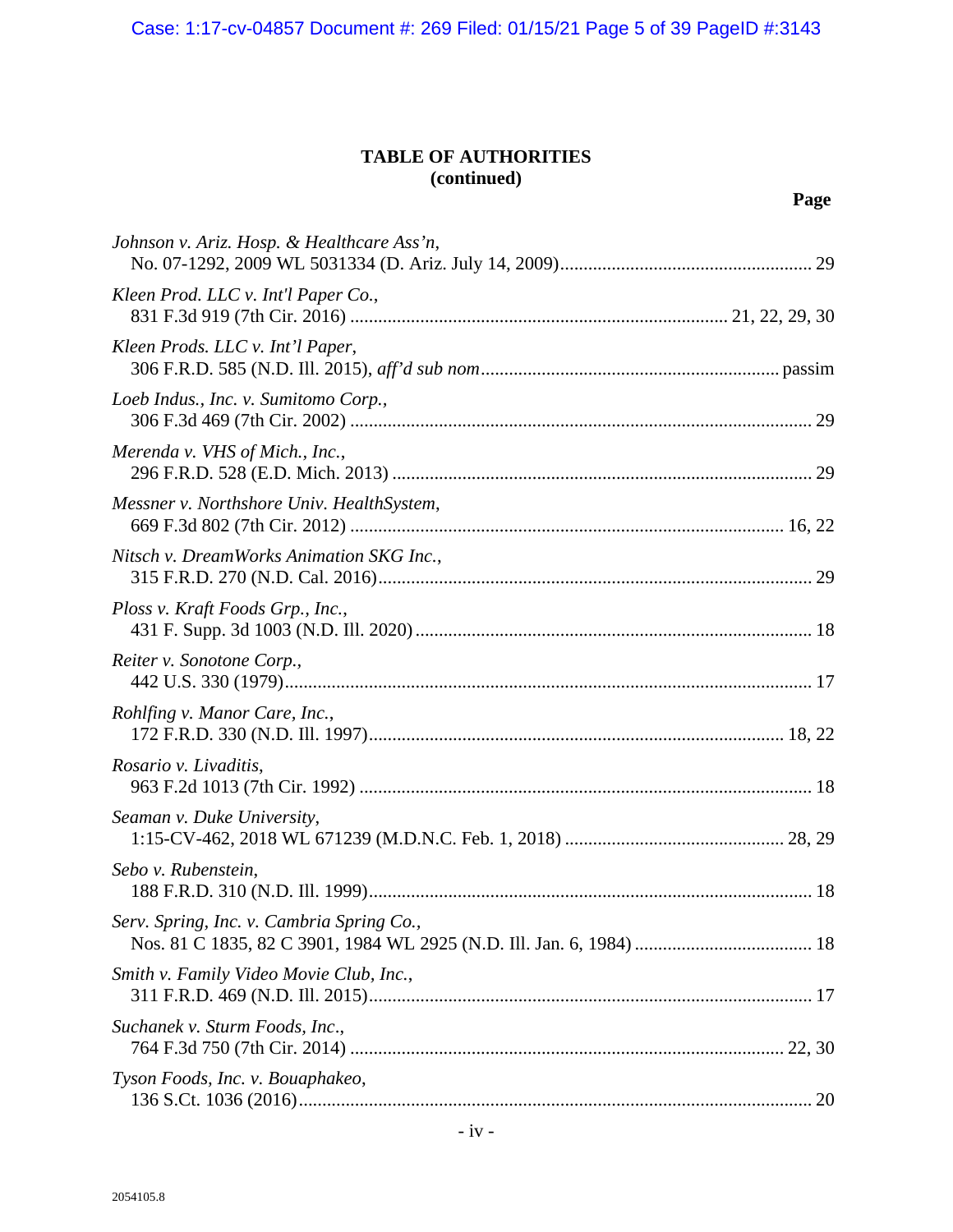Case: 1:17-cv-04857 Document #: 269 Filed: 01/15/21 Page 6 of 39 PageID #:3144

# **TABLE OF AUTHORITIES (continued)**

| United States v. Alex. Brown & Sons, Inc., et al.;<br>Stipulation & Order & Competitive Impact Statement, 61 Fed. Reg. 40433-01, 1996 |  |
|---------------------------------------------------------------------------------------------------------------------------------------|--|
| Villanueva v. Davis Bancorp, Inc.,                                                                                                    |  |
| Zenith Elecs. Corp. v. WH-TV Broad. Corp.,                                                                                            |  |
| <b>Rules</b>                                                                                                                          |  |
|                                                                                                                                       |  |
|                                                                                                                                       |  |
| <b>Other Authorities</b>                                                                                                              |  |
| Daniel L. Rubinfeld, Reference Guide on Multiple Regression, in REFERENCE MANUAL                                                      |  |
| David Kaye & David Freedman, Reference Guide on Statistics, in REFERENCE MANUAL                                                       |  |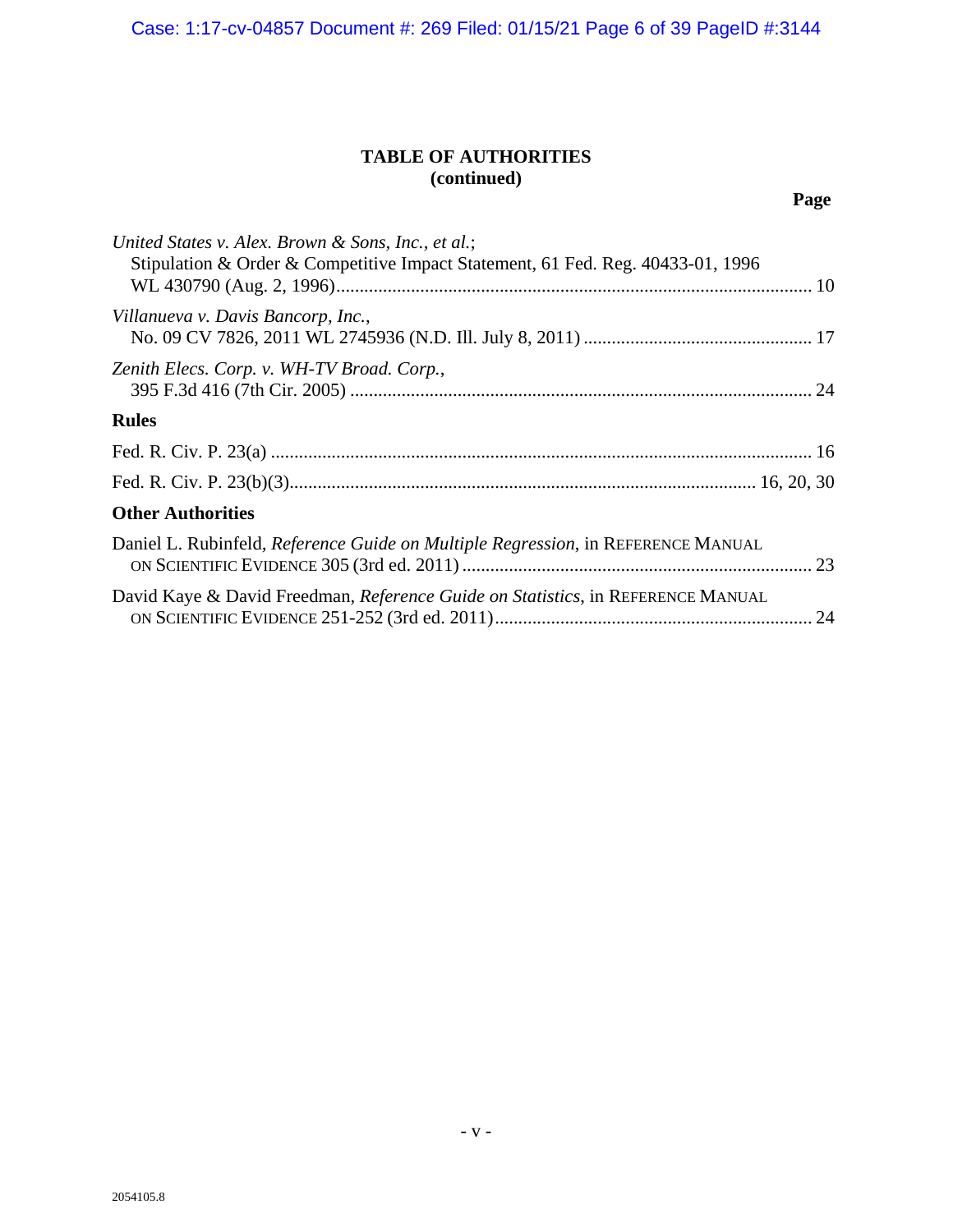## **I. INTRODUCTION**

Plaintiffs Leinani Deslandes and Stephanie Turner seek to represent a Class of employees of McDonald's-branded restaurants whose wages were suppressed by an unlawful agreement among McDonald's and its franchisees not to hire each other's workers (the "No-Hire Agreement"). From at least 1973 to 2017, McDonald's standard Franchise Agreement contained this provision in paragraph 14:

> Franchisee shall not employ or seek to employ any person who is at the time employed by McDonald's, any of its subsidiaries, or by any person who is at the time operating a McDonald's restaurant or otherwise induce, directly or indirectly, such person to leave such employment. This paragraph 14 shall not be violated if such person has left the employ of any of the foregoing parties for a period in excess of six months. $<sup>1</sup>$ </sup>

Because McDonald's workers are trained to McDonald's specific brand standards, their skills have the most value to other McDonald's employers. But through the No-Hire Agreement, McDonald's restrained competition for McDonald's workers among McDonald's employers, and thereby curtailed competitive pressure on wages. McDonald's announced its abandonment of the No-Hire Agreement in July 2018 pursuant to a settlement with the Washington State Attorney General.

Plaintiffs' claims merit class certification. The same evidence will be used to prove every Class member's claim that McDonald's conduct unlawfully depressed their wages. Accordingly, Plaintiffs respectfully request the Court certify the following class under Federal Rules of Civil Procedure 23(a) and (b)(3): "All persons who were employed at a McDonald'sbranded restaurant in the United States from June 28, 2013 to July 12, 2018. Excluded from the Class are Defendants' directors and officers, the Judge, and the Judge's staff and immediate family members."

 $\overline{\phantom{a}}$ <sup>1</sup> *See*, *e.g.*, Declaration of Anne Shaver In Support Of Class Certification ("Shaver Decl."), Ex. 2 at -844 (1973); Ex. 3 at -884 (1998); Ex. 4 at -233-34 (2017).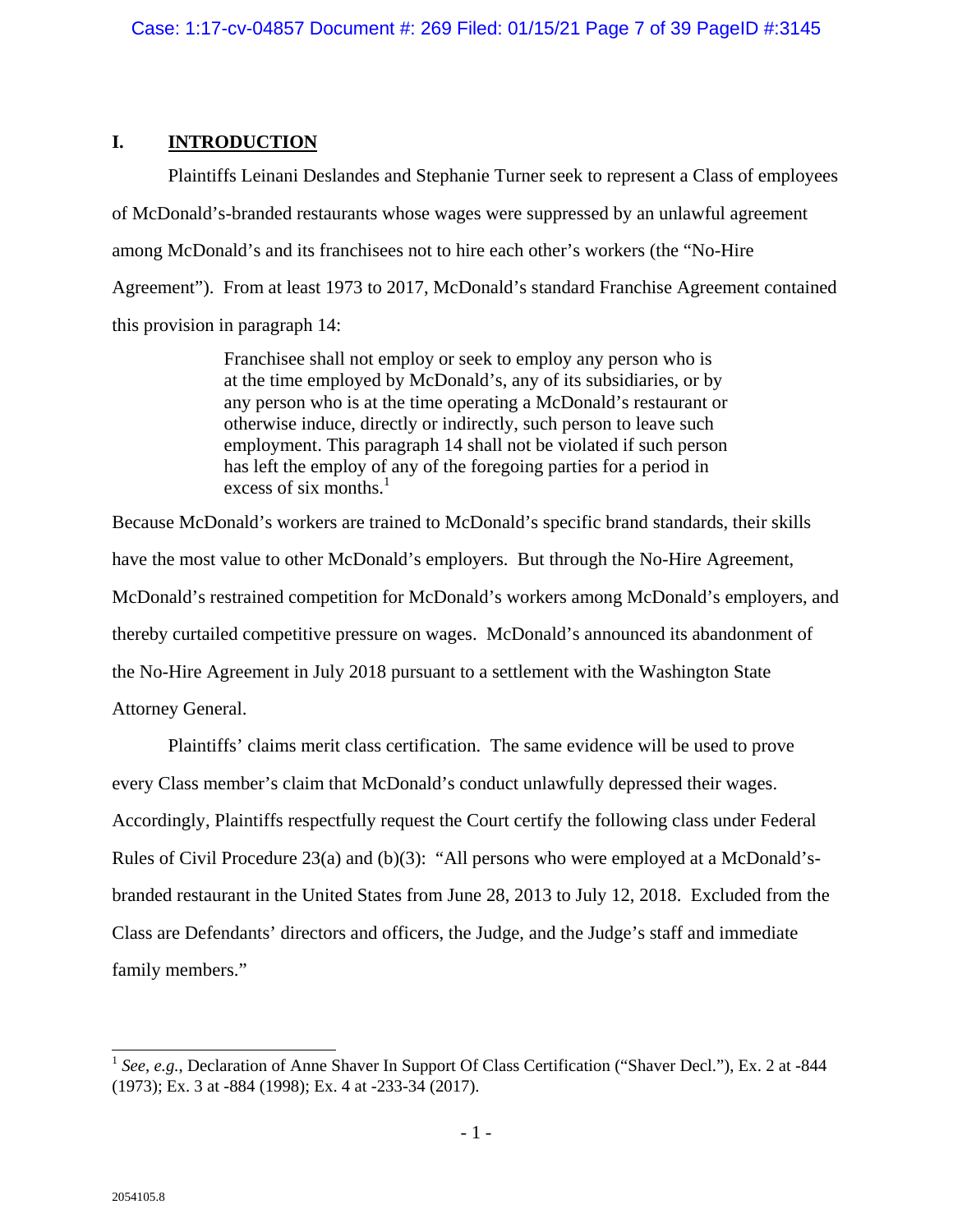#### Case: 1:17-cv-04857 Document #: 269 Filed: 01/15/21 Page 8 of 39 PageID #:3146

The proposed Class satisfies Rule 23(a). The Class is numerous, numbering in the hundreds of thousands.<sup>2</sup> There are common questions of law and fact, including the existence of the No-Hire Agreement and its unlawfulness under the antitrust laws, the overriding common issue in every Class member's claim. Plaintiffs Deslandes and Turner have claims that are typical of the absent Class members: they received artificially suppressed compensation as a result of the No-Hire Agreement. Finally, they are adequate representatives, there are no intraclass conflicts, and they are represented by experienced and capable counsel.

The proposed Class also satisfies Rule 23(b)(3). Plaintiffs will demonstrate all three elements of their antitrust claim—agreement, impact, and damages—with common proof. As to agreement, common proof comes from McDonald's standard Franchise Agreements, as well as corporate witness testimony, emails, and call center records showing McDonald's nationwide enforcement of the No-Hire Agreement.

Common evidence will also prove impact and damages. Plaintiffs retained two leading economists to examine the evidence in this case and opine on whether the No-Hire Agreement would have impacted Class members' pay. First, Dr. Hal Singer is a Senior Fellow at the George Washington Institute of Public Policy and an Adjunct Professor at Georgetown University, McDonough School of Business. He is an expert in antitrust economics. Dr. Singer reviewed record evidence about Paragraph 14 and its effects, analyzed franchisees' and corporate-owned stores' compensation data, and applied standard econometric techniques to analyze Class members' compensation during and after the alleged conspiracy, controlling for other relevant factors. Dr. Singer found that common evidence and standard statistical methods regularly used in antitrust cases show that the No-Hire Agreement: (1) resulted in substantial and statistically significant harm through wage suppression; and (2) reduced the pay of all or nearly all Class members. Dr. Singer also measures aggregate Class damages, using standard econometric methods and evidence that is common to the Class. Singer Rep.*,* ¶ 5.

<sup>&</sup>lt;sup>2</sup> Shaver Decl., Ex. 5 (Expert Report of Dr. Hal Singer ("Singer Rep.")), ¶ 85.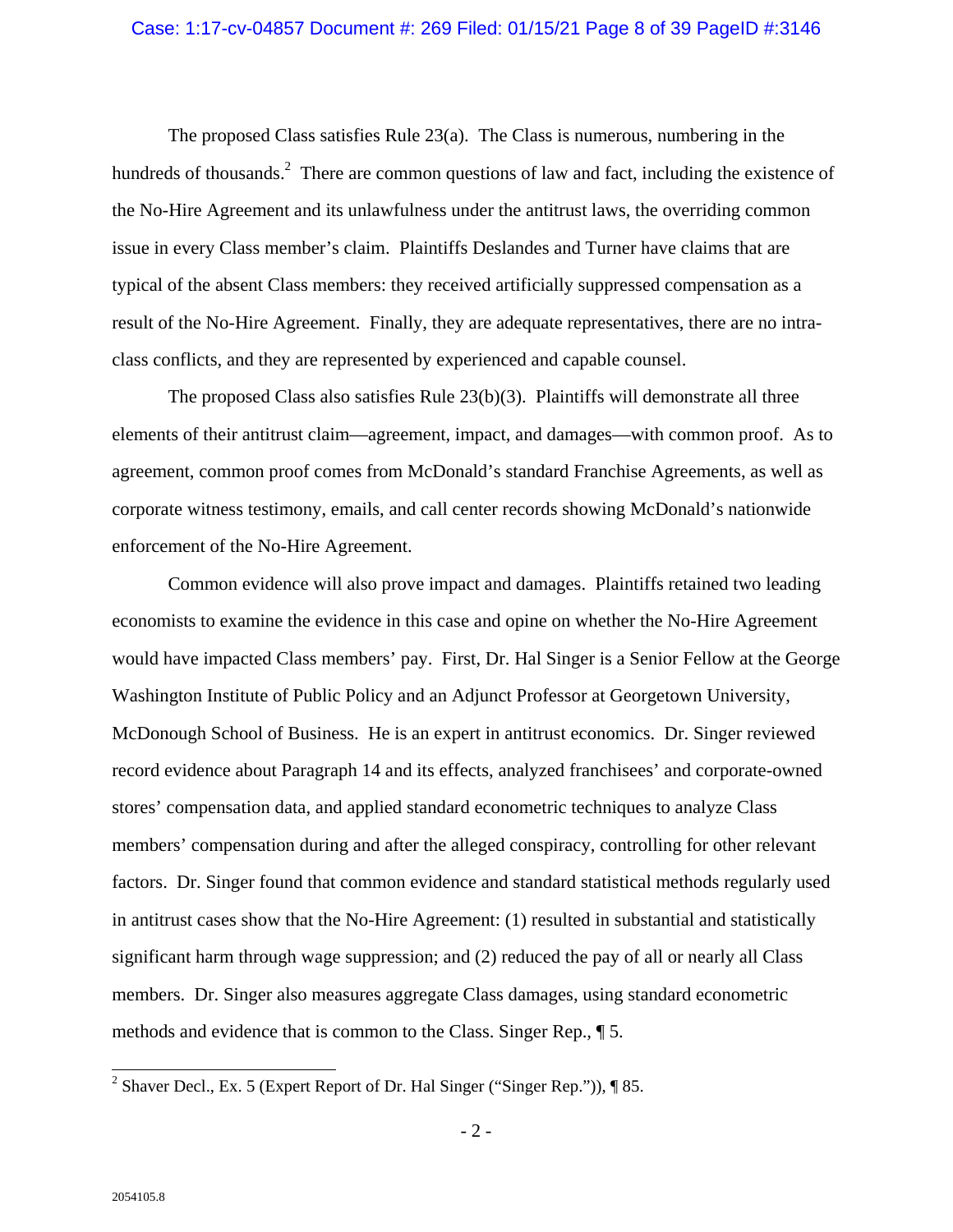#### Case: 1:17-cv-04857 Document #: 269 Filed: 01/15/21 Page 9 of 39 PageID #:3147

Second, Dr. Peter Cappelli is the George W. Taylor Professor of Management and Director of the Center for Human Resources at the Wharton School, University of Pennsylvania. His expertise focuses on industrial relations, including specifically how employers set pay. He found that: (1) Class members receive training that imparts specific skills that are of high value to McDonald's-branded restaurants and of limited value to outside employers, such that the No-Hire Agreement would have impacted Class member pay despite the availability of non-McDonald's employment options; and (2) McDonald's and franchisees maintain linked compensation structures that would transmit wage suppression broadly across the Class. Shaver Decl., Ex. 6 (Expert Report of Dr. Peter Cappelli ("Cappelli Rep.")), ¶ 9.

Finally, the resolution of these common issues predominates over any issues specific to any particular Class member, making a class action superior to thousands of individual claims.

This case should proceed as a class action. Class members all complain about the same thing: the No-Hire Agreement. They all assert the same theory of harm: wage suppression. Common evidence—documents, testimony, data, economic theory and research, and econometric analysis—proves all elements necessary to prevail on Plaintiffs' claims. The resolution of these common issues predominates over any issues specific to any particular Class member, making a class action superior to thousands of individual claims. Plaintiffs therefore respectfully request the Court certify the proposed Class, appoint them as a Class representatives, and appoint Lieff Cabraser Heimann & Bernstein LLP, McCune Wright Arevalo LLP; and Scott+Scott Attorneys at Law as Class Counsel.

#### **II. STATEMENT OF FACTS**

## **A. The McDonald's System Equips Workers With Brand-Specific Skills That Are Of Value Principally to Other McDonald's Employers**

There are approximately 14,000 McDonald's restaurants in the United States. Singer Rep., n.2. Of these, between 90-95% were owned and operated by franchisees (also known as "owner/operators") during the Class Period, and 5-10% were owned and operated by McDonald's (called "McOpCo's"). *Id*. All McDonald's-branded restaurants are part of the

- 3 -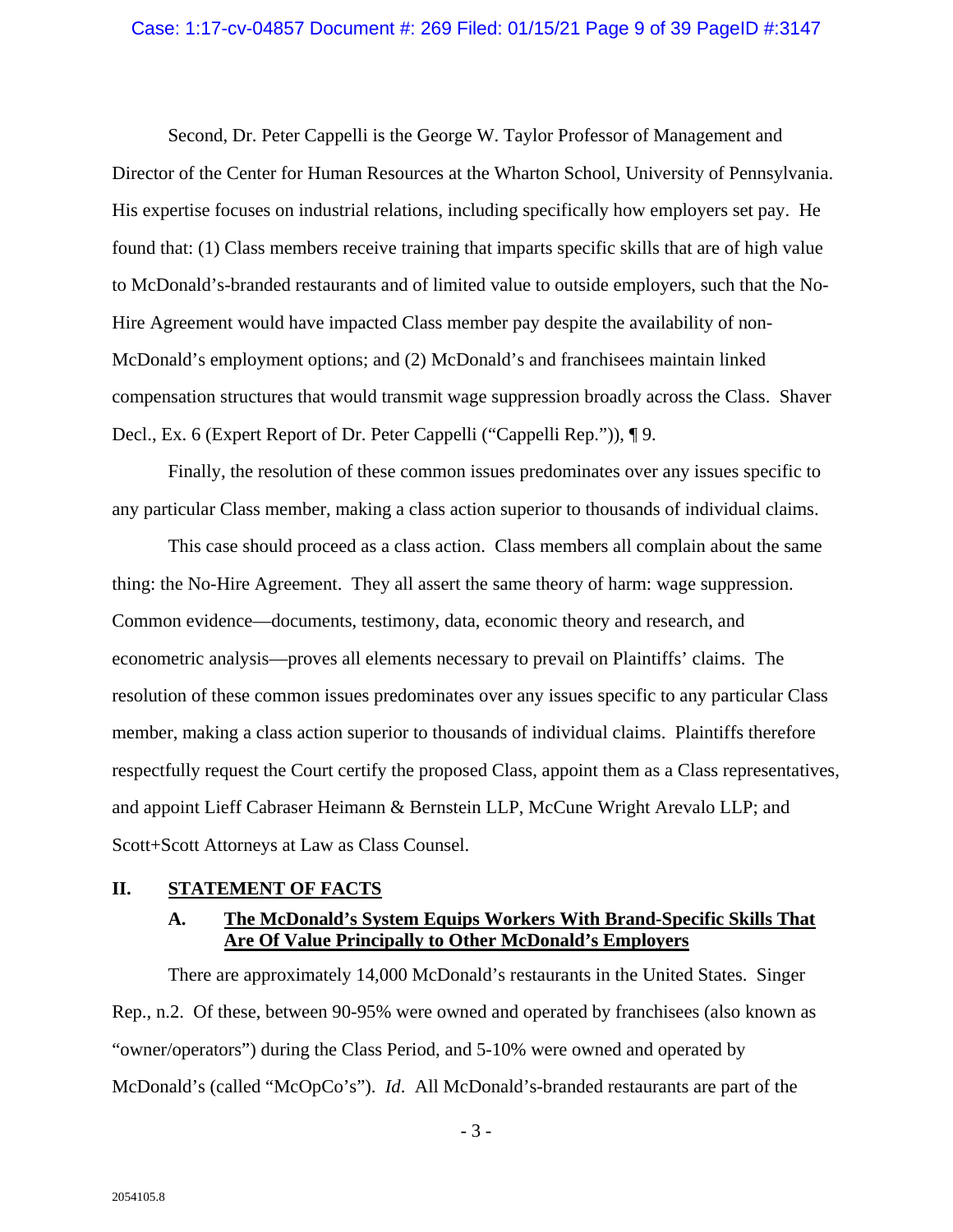## Case: 1:17-cv-04857 Document #: 269 Filed: 01/15/21 Page 10 of 39 PageID #:3148

"McDonald's System," which requires adherence to "

" Shaver Decl., Ex. 7 at -052. McDonald's intensive oversight of franchisees' conformity to the McDonald's System ensures a degree of uniformity in the customer experience that will bring customers back to the McDonald's brand, with the expectation that they can get the exact same product at any McDonald's restaurant. *Id*. This is the very purpose of a franchised operation and McDonald's is zealous in enforcing it. *See* Cappelli Rep. ¶¶ 10-43 (explaining that the franchise model relies on franchisees' adherence to detailed corporate processes and the various methods McDonald's uses to ensure that adherence).

To achieve that uniformity of experience, McDonald's needs employees to perform their jobs in the same ways, whether at franchised restaurants or McOpCos, whether in Jacksonville, Florida or Detroit, Michigan. All restaurants use the same major job classifications:

Shaver

Decl., Ex. 8. McDonald's provides specific training criteria and standards of completion for each position. *Id*., Ex. 9 (Operations & Training Manual).

At the manager level,

Shaver Decl., Ex. 7 at -095. Similarly, McDonald's requires that

*Id*., Ex. 10 at -503; *id*., Ex.

11 (Lopez Dep.) at 260:23-261:8.

For non-manager (crew) positions, McDonald's training is technically

Shaver Decl., Ex. 12 at -640, but a

former HR Senior Director testified that in practice the corporate Operations & Training Manual is the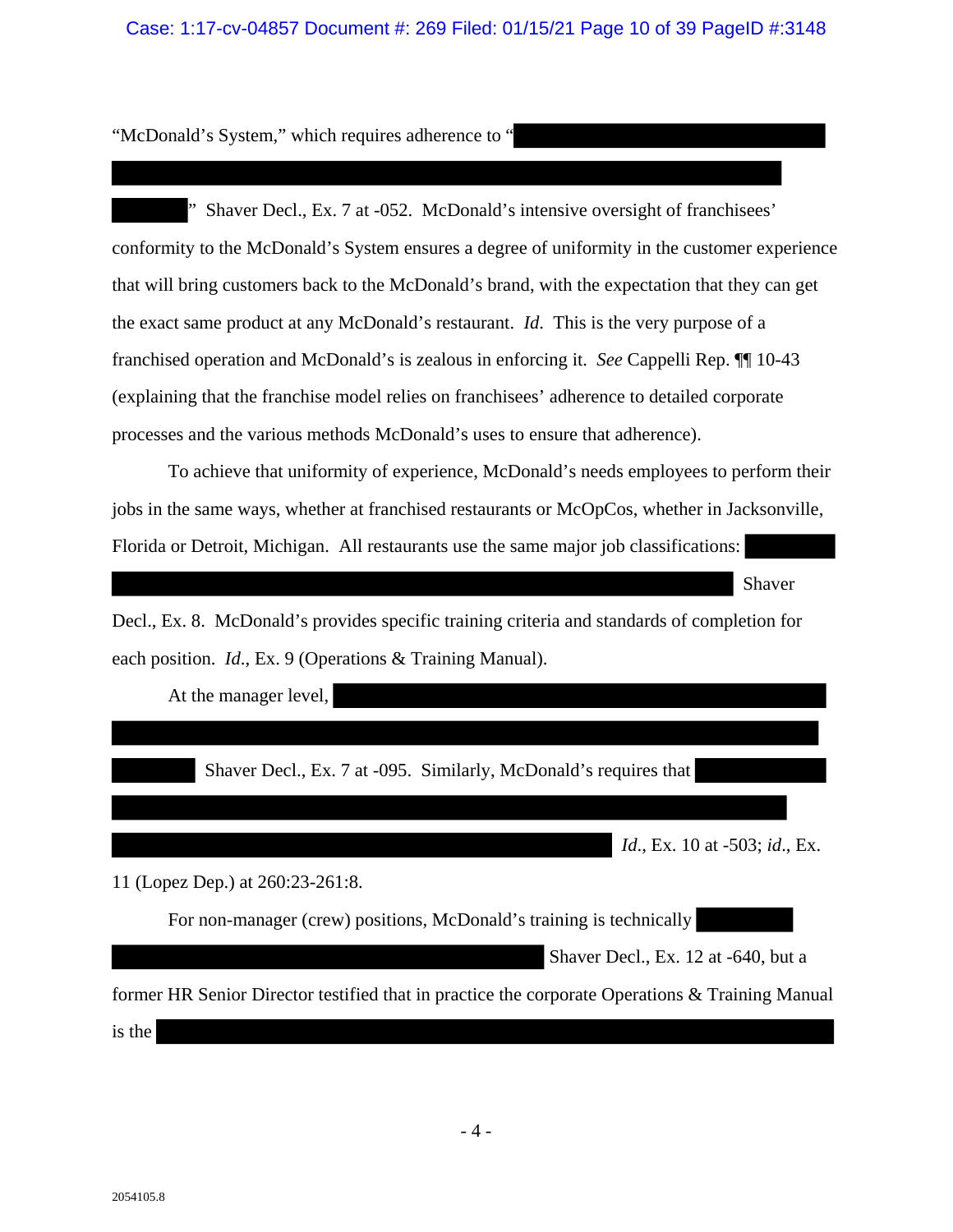# Case: 1:17-cv-04857 Document #: 269 Filed: 01/15/21 Page 11 of 39 PageID #:3149

| <i>Id.</i> , Ex. 13 (Langhorn Dep.) at $69:5-15^3$ He                                   |               |
|-----------------------------------------------------------------------------------------|---------------|
| continued,                                                                              |               |
|                                                                                         |               |
| <i>Id.</i> at 69:20-70:24. McDonald's former Chief People                               |               |
| Officer, Karen King, confirmed that "                                                   |               |
|                                                                                         | Shaver Decl., |
| Ex. 14 (King Dep.) at 30:13-16. See also id. 57:12-16 (explaining that                  |               |
|                                                                                         |               |
| ); <i>id.</i> $224:1 - 225:16$ (confirming that                                         |               |
|                                                                                         |               |
| These requirements are not trivial. On penalty of suspension, franchisees must maintain |               |
| compliance with McDonald's National Franchising Standards, which require that           |               |
|                                                                                         |               |
|                                                                                         |               |
|                                                                                         | Shaver        |
| Decl., Ex. 10 at -503.                                                                  |               |
|                                                                                         | Id., Ex. 11   |
| (Lopez Dep.) at 93:16-95:5.                                                             |               |
| Employees with McDonald's experience have the most value to another McDonald's          |               |
| employer because they are already trained on the McDonald's System.                     |               |
|                                                                                         |               |
| Shaver Decl., Ex. 9 at -432.                                                            |               |
| McDonald's takes the proprietary nature of its training seriously,                      |               |
|                                                                                         |               |
| Shaver Decl., Ex. 15 at -171-72.                                                        |               |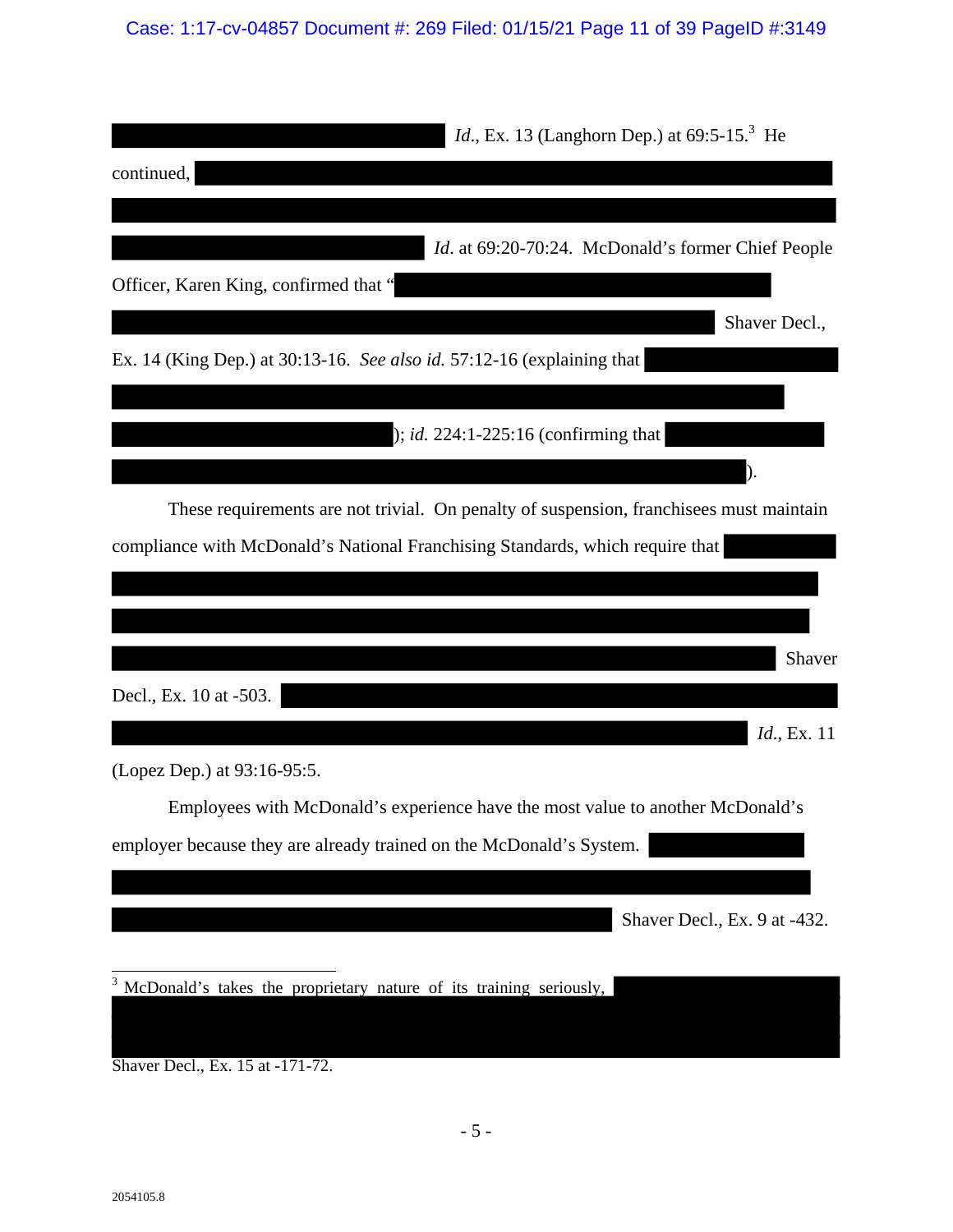As Dr. Cappelli explains, McDonald's training requirements result in employees with brandspecific skills that are valuable primarily to other McDonald's employers and not transferable to non-McDonald's employers because they are tied to McDonald's equipment and systems. Cappelli Rep. at ¶¶ 44-61. His report details the training requirements specific to each job and how they are specific to McDonald's. *Id*.

# **B. Franchisees Are Independent Entities That Compete With McOpCo and Each Other**

While all McDonald's restaurants must adhere to detailed brand standards, McDonald's and its franchisees agree that each franchisee is its own independent business. Shaver Decl., Ex. 7 at -101

| $\vert$ . <sup>4</sup> This is particularly so with respect to franchise employment |
|-------------------------------------------------------------------------------------|
| matters. See id., Ex. 18 at -992                                                    |
|                                                                                     |
|                                                                                     |
| "); id., Ex. 17 (Brethauer Dep.) <sup>5</sup> at 99:13-23                           |
|                                                                                     |
|                                                                                     |
| McDonald's cautions in its standard Franchise Disclosure Document that              |
| <i>Id.</i> , Ex. 7 at -062                                                          |
|                                                                                     |
| ). It also acknowledged                                                             |
| <i>Id.</i> , Ex. 19 at -699.                                                        |

 $\overline{1}$ <sup>4</sup> *See also* ECF 69 in Case 17-cv-04857 at ¶¶ 27, 35, 58 (McDonald's Answer to operative complaint admitting that franchisees are independently owned and independently managed; responsible for their own day-to-day operations; and are their own economic decision-makers on employment matters); ECF 67 in Case 19-cv-05524 at ¶¶ 31, 39, 62 (same).

 $<sup>5</sup>$  Mr. Brethauer was the Vice President of U.S. Franchising from 2014 to 2017.</sup>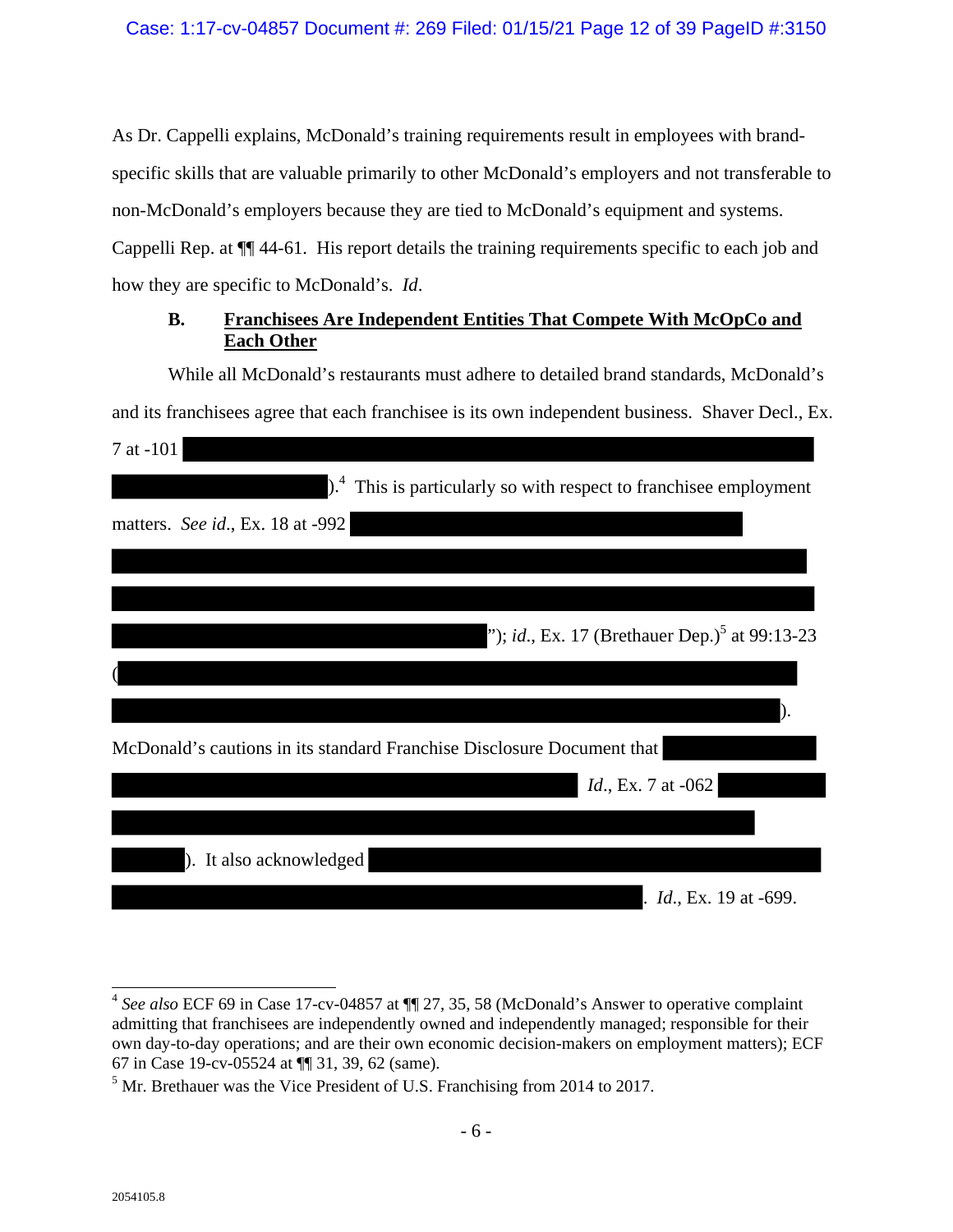# **C. McDonald's and Franchisees Share a Common Wage Structure**

McDonald's maintains a uniform wage structure across its organization, which it refers to

| See Shaver Decl., Ex. 20 at -623 ("<br>as the                                                     |
|---------------------------------------------------------------------------------------------------|
| ). McDonald's head of US Rewards,                                                                 |
| Lori Duggan, explained it as follows: "                                                           |
|                                                                                                   |
|                                                                                                   |
| <i>Id.</i> , Ex. 21 (Duggan                                                                       |
| Dep.) at 51:16-22. "<br>Id.,                                                                      |
| Ex. 22 at -176. Then,                                                                             |
| <i>Id.</i> , Ex. 23 at -004.                                                                      |
| Id.,                                                                                              |
| Ex. 22 at -176. An important aspect of the framework is accounting for compression, which         |
| McDonald's defines as something that causes                                                       |
|                                                                                                   |
|                                                                                                   |
| Id., Ex. 63.                                                                                      |
| McDonald's shared its wage structure with franchisees and encouraged them to                      |
| implement the same structure, in several ways. First, McDonald's provided franchisees with its    |
| own actual rates of pay for positions in McOpCo restaurants. See, e.g., Shaver Decl., Ex. 24 at - |
| 529 to 30                                                                                         |
| ); id., Ex. 25 at -233 (                                                                          |
| ); id., Ex. 26 at                                                                                 |
| $-860$                                                                                            |
|                                                                                                   |
|                                                                                                   |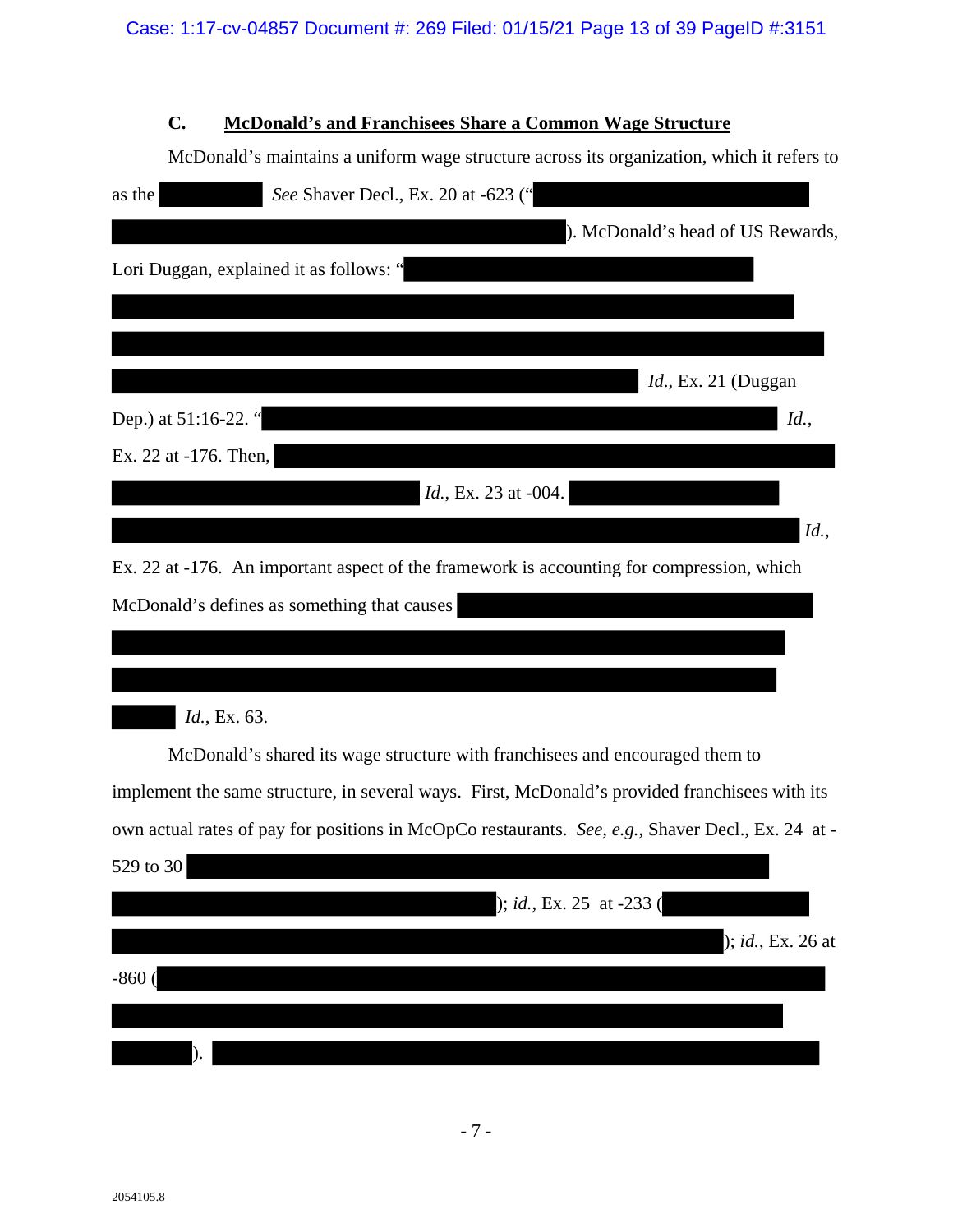Case: 1:17-cv-04857 Document #: 269 Filed: 01/15/21 Page 14 of 39 PageID #:3152

| <i>Id.</i> , Ex. 27 at -034. Second,                                                                 |
|------------------------------------------------------------------------------------------------------|
| McDonald's trained franchisees on how to build a wage structure exactly like its own. For            |
| example,                                                                                             |
|                                                                                                      |
| <i>Id.</i> ; see also Shaver                                                                         |
| Decl., Ex. 21 (Duggan Dep.) at 36:16-37:18 (                                                         |
|                                                                                                      |
|                                                                                                      |
|                                                                                                      |
| <i>Id.</i> , Ex. 29 at -444.                                                                         |
| Lori Duggan characterized                                                                            |
| <i>Id.</i> , Ex. 21 (Duggan Dep.) at 97:2-8. Another example is a                                    |
|                                                                                                      |
| Id. at 39:8-40:11; Shaver Decl., Ex. 30 (                                                            |
| $\chi$ ; <i>id.</i> , Ex. 31 (same). Finally,                                                        |
|                                                                                                      |
|                                                                                                      |
| See Singer Rep. at $\P$ 77-82 (excerpting and describing tables).                                    |
| McDonald's is careful to state that these tools and trainings are offerings only and are not         |
| mandatory, "<br>Shaver Decl., Ex.                                                                    |
| 29 at -445, consistent with its legal position that it is not a joint employer. However, Plaintiffs' |
| experts confirm what common sense tells us: McDonald's did not devote these resources to             |
| franchisees for no reason. First, Dr. Singer finds econometric evidence of a Classwide               |
| compensation structure. His compensation structure regression models show to a very high             |
| $\overline{6}$                                                                                       |
| Shaver Decl., Ex. 28 at -455-56.                                                                     |
|                                                                                                      |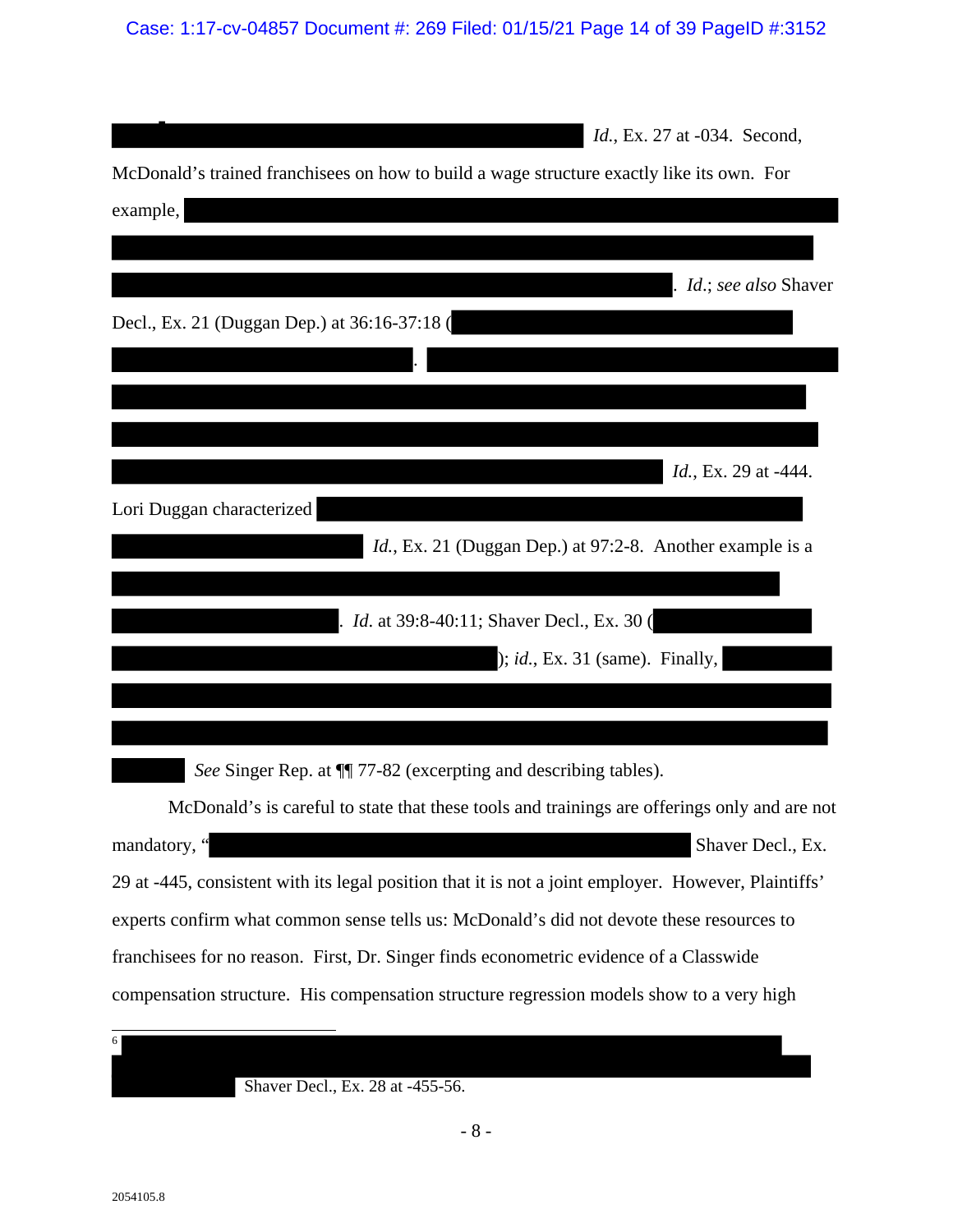degree of statistical confidence that pay increases (or decreases) are shared broadly across the Class, including when controlling for other relevant factors. Singer Rep. ¶¶ 72-74. And Dr. Cappelli explains that "McDonald's institutionalized the practice of adjusting pay levels across jobs in response to increases in the pay for individual jobs" and "[e]ven if the Franchisees stray from [McDonald's] precise guidelines, what matters is that there are structured relationships between the compensation of employees in different job titles." Cappelli Rep. ¶¶ 119-133.

## **D. McDonald's and its Franchisees Agreed Not to Compete for Each Other's Workers**

The experiences of Named Plaintiffs Deslandes and Turner illustrate the mechanics of McDonald's No-Hire Agreement. Plaintiff Deslandes was employed as a Department Manager (DM) for a franchisee. Shaver Decl., Ex. 32 (Deslandes Dep.) at 60:16-23. Unhappy with her employer, she decided to look for another job and found an opening for a DM at a nearby McOpCo that paid 15% more than her current job. *Id*. 242:18-243:1. She applied online and the manager called her and expressed a desire to interview her. *Id.* at 237:7-18. Ms. Deslandes mentioned her current employment. The next day she received a call from a McDonald's corporate employee who told her that the McOpCo restaurant could not interview her, much less hire her, unless her franchisee employer first agreed to it by granting a "release." *Id*. at 243:17- 25. The franchisee denied the release. *Id.* at 213:16-215:6. Similarly, Plaintiff Turner considered moving from a McOpCo restaurant to a franchisee-owned restaurant closer to her home, but her supervisor told her she could not do so without a release unless she stopped working at McDonald's for six months first. Shaver Decl., Ex. 33 (Turner Dep.) at 166:3-12. Ms. Turner received the same answer from a different manager years later when she again asked about transferring restaurants. *Id.* at 267:6-269:8. Plaintiffs' experiences were not unique but rather reflect McDonald's common, Classwide practice.

## **1. McDonald's Standard Franchise Agreement Prohibited Franchisees from Hiring Workers from Each Other or From McOpCo**

From at least 1973 until April 2017, paragraph 14 of McDonald's standard Franchise Agreement contained the same No-Hire clause, whereby every franchisee in the McDonald's

 $-9-$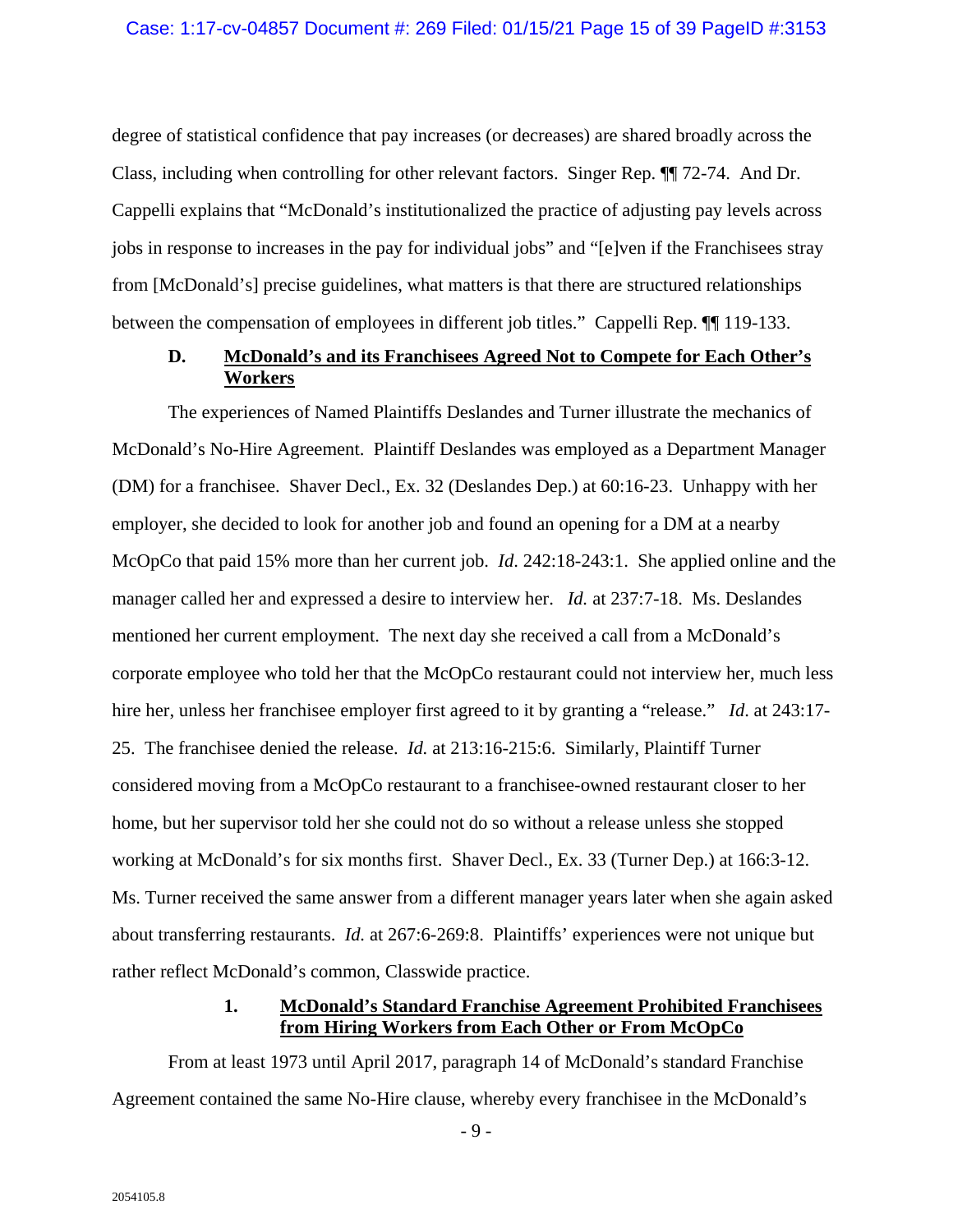#### Case: 1:17-cv-04857 Document #: 269 Filed: 01/15/21 Page 16 of 39 PageID #:3154

System agreed that it "shall not employ or seek to employ any person who is at the time employed by McDonald's, any of its subsidiaries, or by any person who is at the time operating a McDonald's restaurant . . . This paragraph 14 shall not be violated if such person has left the employ of any of the foregoing parties for a period in excess of six months. $"$ <sup>7</sup> In a communication to franchisees, McDonald's characterized Paragraph 14 as having "

." Shaver

" *Id.*,

Decl., Ex. 35 at -771. McDonald's corporate witnesses confirmed this plain reading of Paragraph 14. *Id.*, Ex. 17 (Brethauer Dep.) at, *e.g.*, 124:24-126:10, 161:2-12; *id.*, Ex. 36 (Lowery Dep.) at 25:22-26:25; *id.,* Ex. 37 (Kramer Dep.) at 251:14-18. The restraint described in Paragraph 14 was *identical* across every franchisee in the nation.

Paragraph 14 was not a mere formality; McDonald's long took an active role in enforcing franchisee compliance. A 1995 memo to franchisees from a Regional Vice President stated,



example, citing the 1995 memo *twenty years later* in 2015, a franchisee stated, "

<sup>7</sup> *See*, *e.g.*, Shaver Decl., Ex. 2 at -844 (1973); *id.*, Ex. 3 at -884 (1998); *id.,* Ex. 4 at -233-34 (2017). A 1958 Franchise Agreement contains a no-hire clause, though it was in a different paragraph and had slightly different provisions. *Id.*, Ex. 34.

<sup>&</sup>lt;sup>8</sup> "Piracy was a common way for McDonald's and its franchisees to denigrate and discourage the lawful competition that the antitrust laws promote and protect. This is a typical phenomenon among price-fixers: deviations from the conspiracy are considered unethical and result in punishment. For instance, NASDAQ market makers were trained to believe that offering certain competitive terms was "unethical" or "unprofessional." *United States v. Alex. Brown & Sons, Inc., et al.*; Stipulation & Order & Competitive Impact Statement, 61 Fed. Reg. 40433-01, 1996 WL 430790, at \*40442 (Aug. 2, 1996).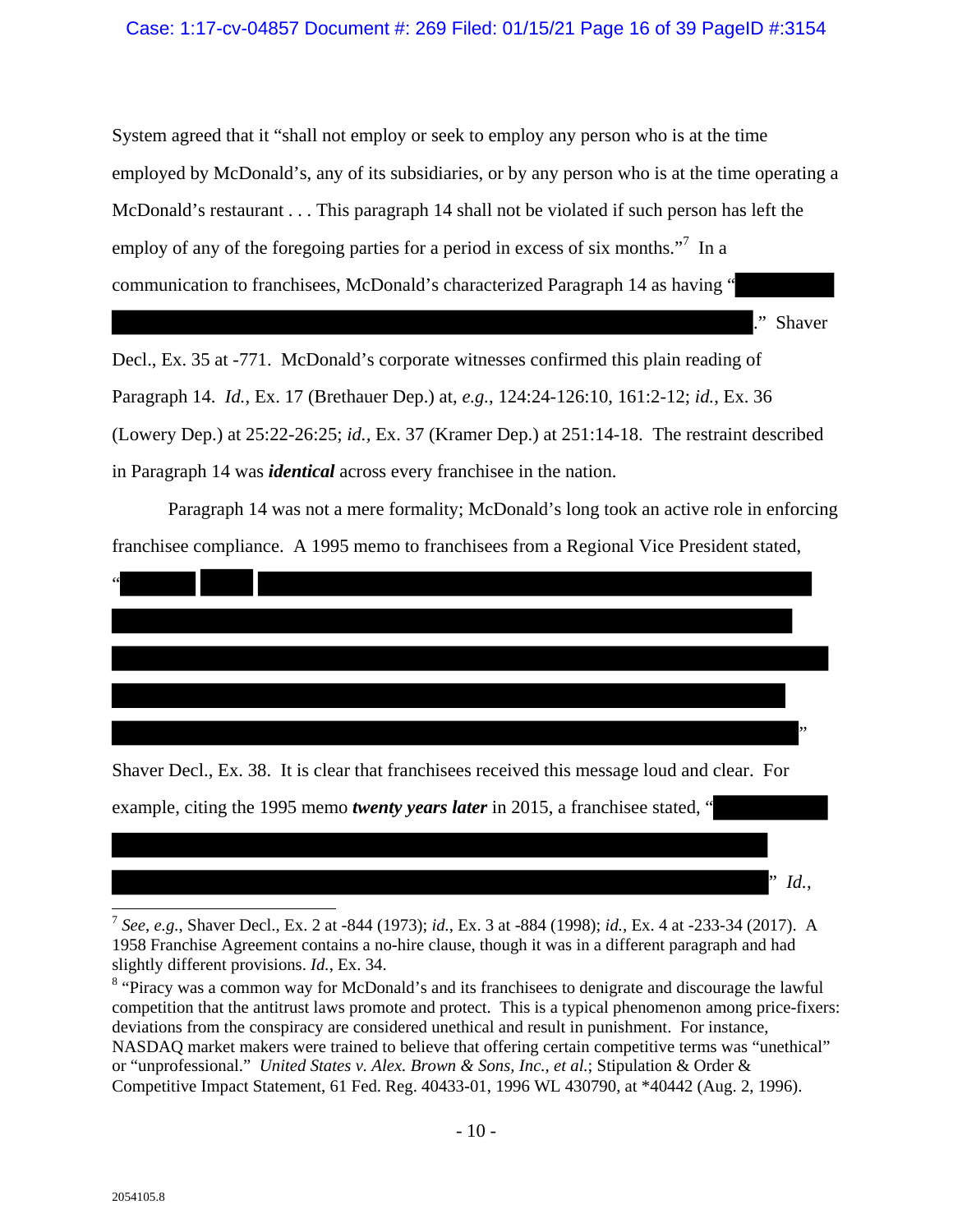# Case: 1:17-cv-04857 Document #: 269 Filed: 01/15/21 Page 17 of 39 PageID #:3155

| Ex. 39 at -198. <sup>9</sup> A similar 2011 memo to franchisees from another Regional Vice President and |
|----------------------------------------------------------------------------------------------------------|
| an HR Director,                                                                                          |
|                                                                                                          |
|                                                                                                          |
|                                                                                                          |
|                                                                                                          |
| <i>Id.</i> , Ex. 40 at -647. Juan Marcos, then HR Officer for                                            |
| McDonald's West Division (later, Chief People Officer for the United States),                            |
|                                                                                                          |
| Id.                                                                                                      |
| Indeed,                                                                                                  |
| <i>Id.</i> , Ex. 1 at -077; <i>id.</i> , Ex. 17 (Brethauer Dep.) at 151:2-9.                             |
| McDonald's franchising staff fielded complaints from franchisees about other                             |
| owner/operators engaging in "piracy," and intervened to enforce the agreement. See, e.g.,                |
| Shaver Decl., Ex. 41 at -342                                                                             |
|                                                                                                          |
|                                                                                                          |
| $\left  \right $ ; <i>id.</i> , Ex. 42 at -738 (                                                         |
|                                                                                                          |
| ); id., Ex. 43                                                                                           |
|                                                                                                          |
| ); id., Ex. 44 at -074                                                                                   |
|                                                                                                          |

<sup>&</sup>lt;u>.</u> <sup>9</sup> *See also* Shaver Decl., Ex. 60 (compendium of 71 communications about letters of release).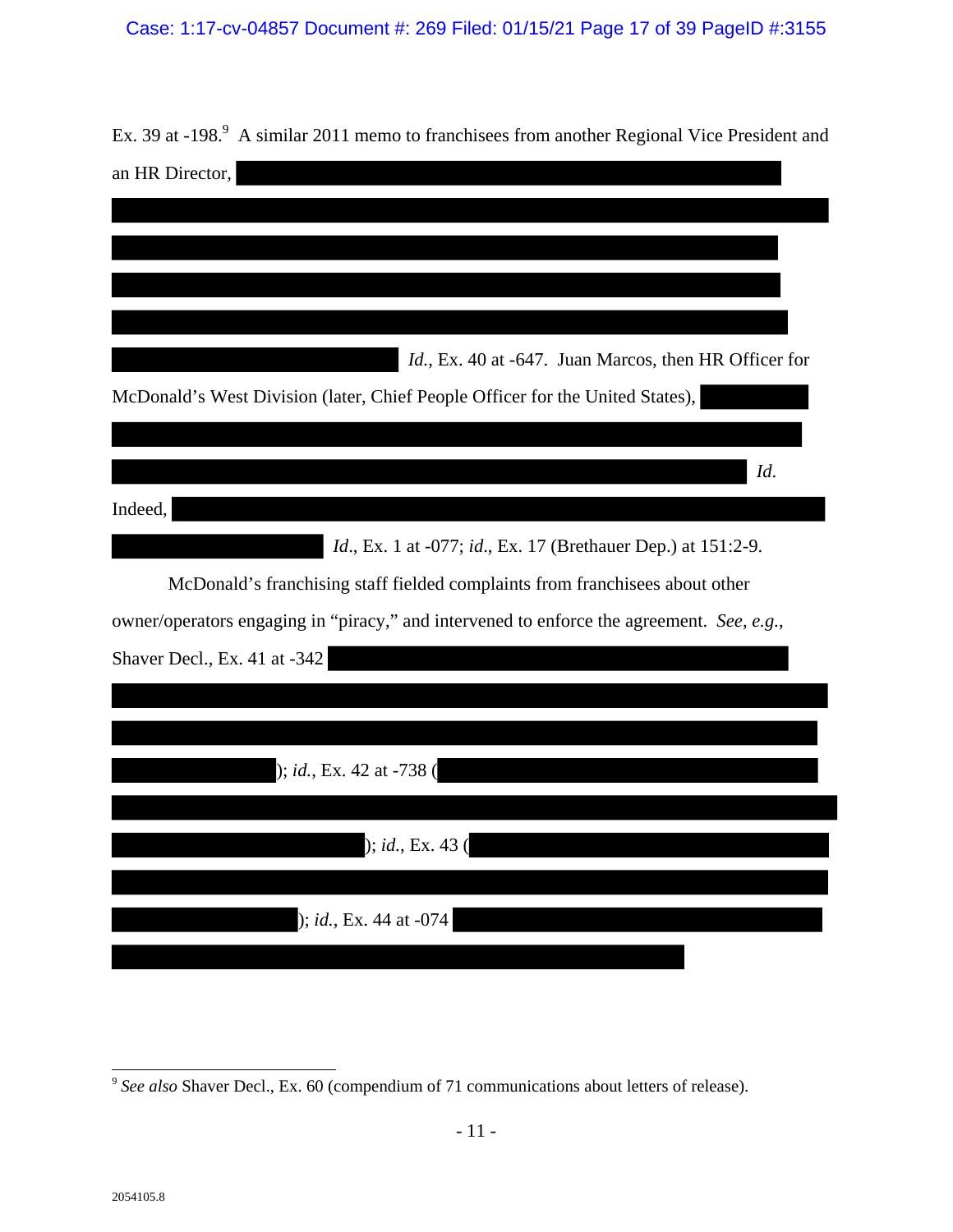## **2. McDonald's Reciprocated the Agreement by Not Hiring Managers From Franchisees**

Paragraph 14's written terms constrained franchisees from competing for labor amongst themselves and with McOpCo, but in practice McDonald's reciprocated the agreement. As former Chief People Officer and Chief Field Officer Karen King, who worked with McDonald's from high school to retirement four decades later, explained, "



<sup>10</sup> *See, e.g.*, Shaver Decl., Exs. 46 through 52.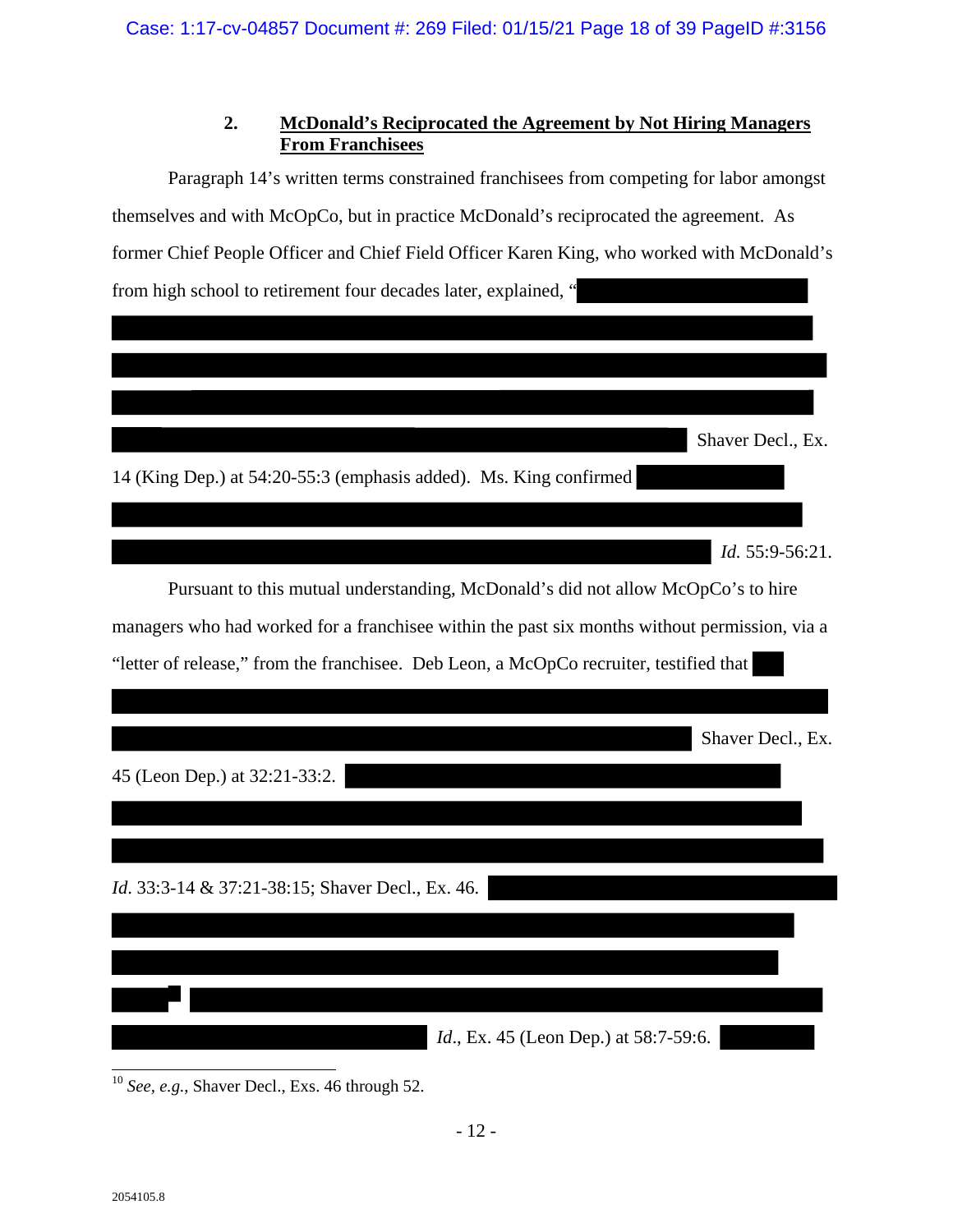Case: 1:17-cv-04857 Document #: 269 Filed: 01/15/21 Page 19 of 39 PageID #:3157

|                                                            | <i>Id.</i> at 55:16-56:20; 71:13-                                                           |
|------------------------------------------------------------|---------------------------------------------------------------------------------------------|
|                                                            | 72:2. Ms. Leon's fellow recruiters also followed and enforced this rule; as her manager Joe |
| Nassar wrote: "                                            |                                                                                             |
|                                                            |                                                                                             |
|                                                            | So                                                                                          |
| did McOpCo restaurant managers:                            |                                                                                             |
|                                                            |                                                                                             |
|                                                            | Shaver Decl., Ex. 53 at -474. See also                                                      |
| id., Ex. 56 at -946                                        |                                                                                             |
|                                                            |                                                                                             |
| ); id., Ex. 57                                             |                                                                                             |
| $); id., Ex. 58 at -120$                                   |                                                                                             |
|                                                            |                                                                                             |
|                                                            |                                                                                             |
| id., Ex. 59 at -367                                        |                                                                                             |
| ).                                                         |                                                                                             |
|                                                            | McDonald's Human Resource Consulting ("HRC") team's call logs confirm that the              |
|                                                            | hiring restraint applied to McOpCos and franchisees alike. The call logs, which date from   |
|                                                            |                                                                                             |
| January 2013 to December 2018, evidence                    |                                                                                             |
|                                                            |                                                                                             |
|                                                            |                                                                                             |
|                                                            |                                                                                             |
|                                                            |                                                                                             |
|                                                            |                                                                                             |
| <sup>11</sup> Shaver Decl., Ex. 53. See also id., Ex. 54 ( |                                                                                             |
|                                                            |                                                                                             |
|                                                            |                                                                                             |
| ); id., Ex. 55()<br>).                                     |                                                                                             |
| $\frac{12}{12}$ Shaver Decl., ¶ 3.                         |                                                                                             |
| $^{13}$ Id.                                                |                                                                                             |
| $^{14}$ Id.                                                |                                                                                             |
|                                                            |                                                                                             |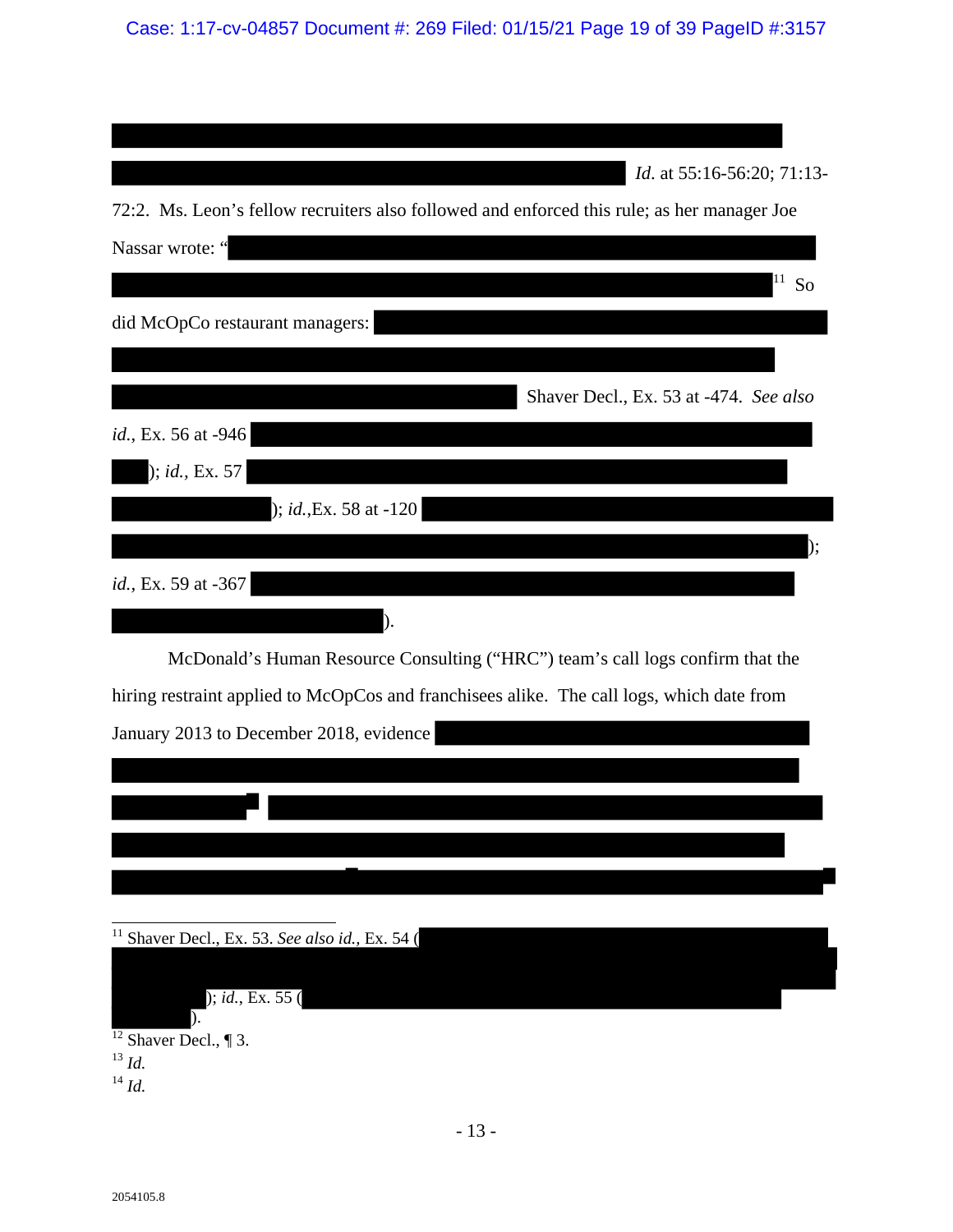| certainly the tip of the iceberg. <sup>17</sup>                                                                                                                   |
|-------------------------------------------------------------------------------------------------------------------------------------------------------------------|
| 3.<br>In 2015 McDonald's Expanded its Reciprocation of the No-Hire<br><b>Agreement to Include Franchisee Crew, in Order to Prevent Wage</b><br><b>Competition</b> |
| On April 1, 2015, McDonald's announced that effective July 1, 2015, it would raise                                                                                |
| starting wages at all McOpCo restaurants to at least \$1 above the local minimum wage. Shaver                                                                     |
| Decl., Ex. 62. Workers already above the starting wage would also receive pay increases to                                                                        |
| avoid wage compression. <i>Id.</i> , Ex. 63. The move was designed to attract and retain talent and stay                                                          |
| competitive with the external market. <i>Id.</i> , Ex. 64.                                                                                                        |
| Franchisees were<br>Shaver Decl., Ex. 65. They                                                                                                                    |
| knew McDonald's announcement would place significant pressure on them to raise their wages,                                                                       |
| too, or risk losing their employees to a better-paying McOpCo restaurant. See, e.g., id. (                                                                        |
|                                                                                                                                                                   |
| ); Shaver Decl., Ex. 66 at -309 (                                                                                                                                 |
|                                                                                                                                                                   |
|                                                                                                                                                                   |
| Indeed, McDonald's itself foresaw that the wage hike would have an impact on                                                                                      |
| franchisees.                                                                                                                                                      |
|                                                                                                                                                                   |
|                                                                                                                                                                   |
|                                                                                                                                                                   |
| 15                                                                                                                                                                |

<sup>15</sup> *Id.*

<sup>16</sup> *Id.*

<sup>&</sup>lt;sup>17</sup> *Id.* Deb Leon's files show additional examples of releases being denied. *See*, *e.g.*, Shaver Decl., Ex. 46 ("cannot get a letter of release."); *id.*, Ex. 61 ("I informed him that I did not receive his letter of release. He states that he is not able to get one.").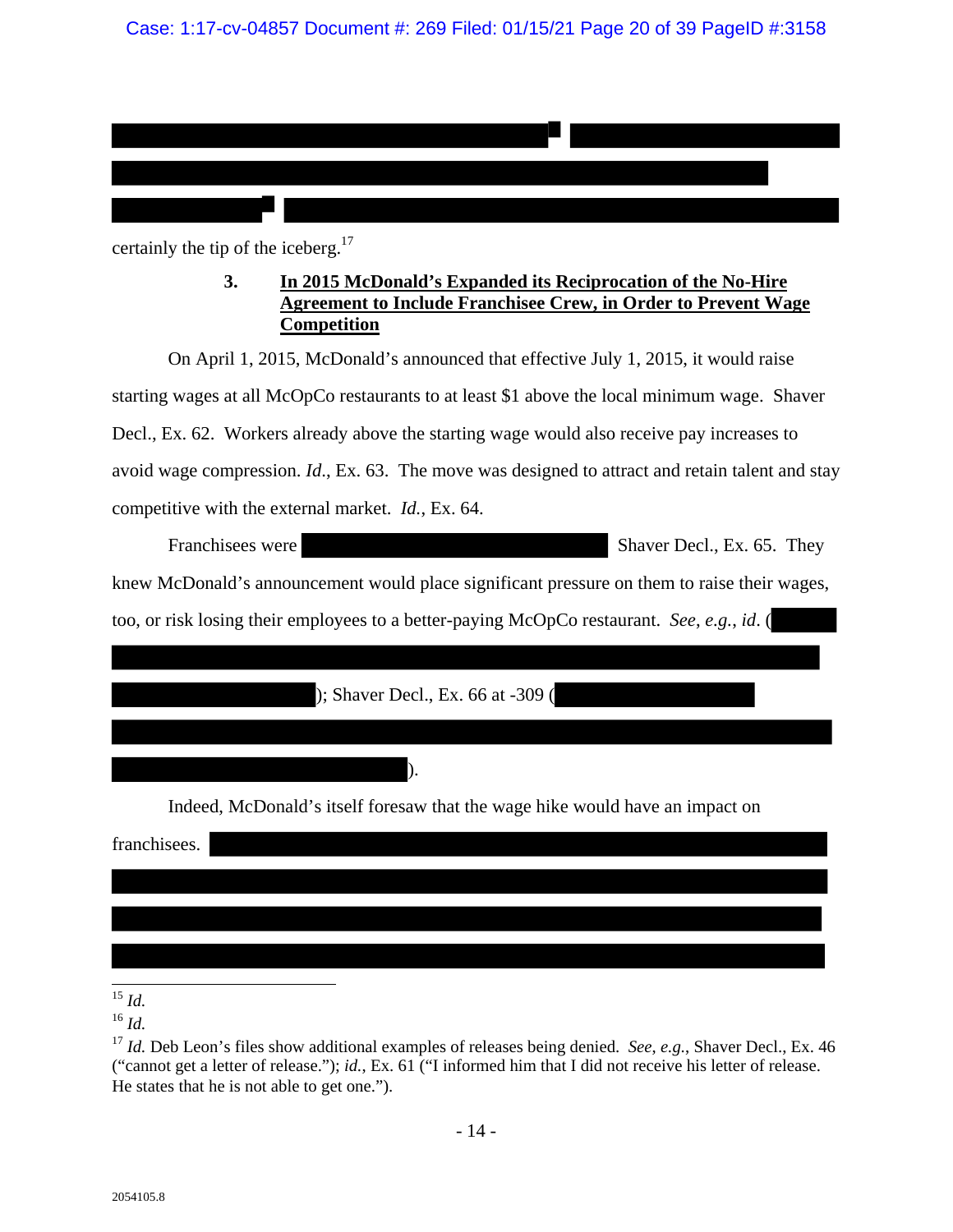| Id. 97:14-99:22.                                                                       |
|----------------------------------------------------------------------------------------|
| To placate franchisees, McDonald's agreed to adopt a hiring moratorium, announced just |
| six days after the wage hike announcement.                                             |
|                                                                                        |
|                                                                                        |
| Shaver Decl., Ex. 67. See also id., Ex. 68 (                                           |
| "); <i>id.</i> ,                                                                       |
| Ex. 69 (                                                                               |
| ). McOpCo President Charles Robeson later summarized the events in an April 15,        |
| 2015 memorandum: "                                                                     |
|                                                                                        |
|                                                                                        |
|                                                                                        |
| Id., Ex. 70. Joe Nassar confirmed to his team of McOpCo recruiters that the hiring     |
| moratorium did not change the standing rules not to hire managers:                     |
| 18                                                                                     |
| 4.<br><b>McDonald's Announced the End of the Agreement in July 2018</b>                |
| In March 2017, McDonald's Franchising leadership and General Counsel sent an email to  |
| all U.S. Operations announcing that "                                                  |
| Shaver                                                                                 |
| Decl., Ex. 71 at -150 (emphasis added). However, franchisees - and even some McOpCo    |
| <sup>18</sup> Shaver Decl., Ex. 72. Another HR manager similarly wrote: "              |
| Id., Ex. 53 at -475.                                                                   |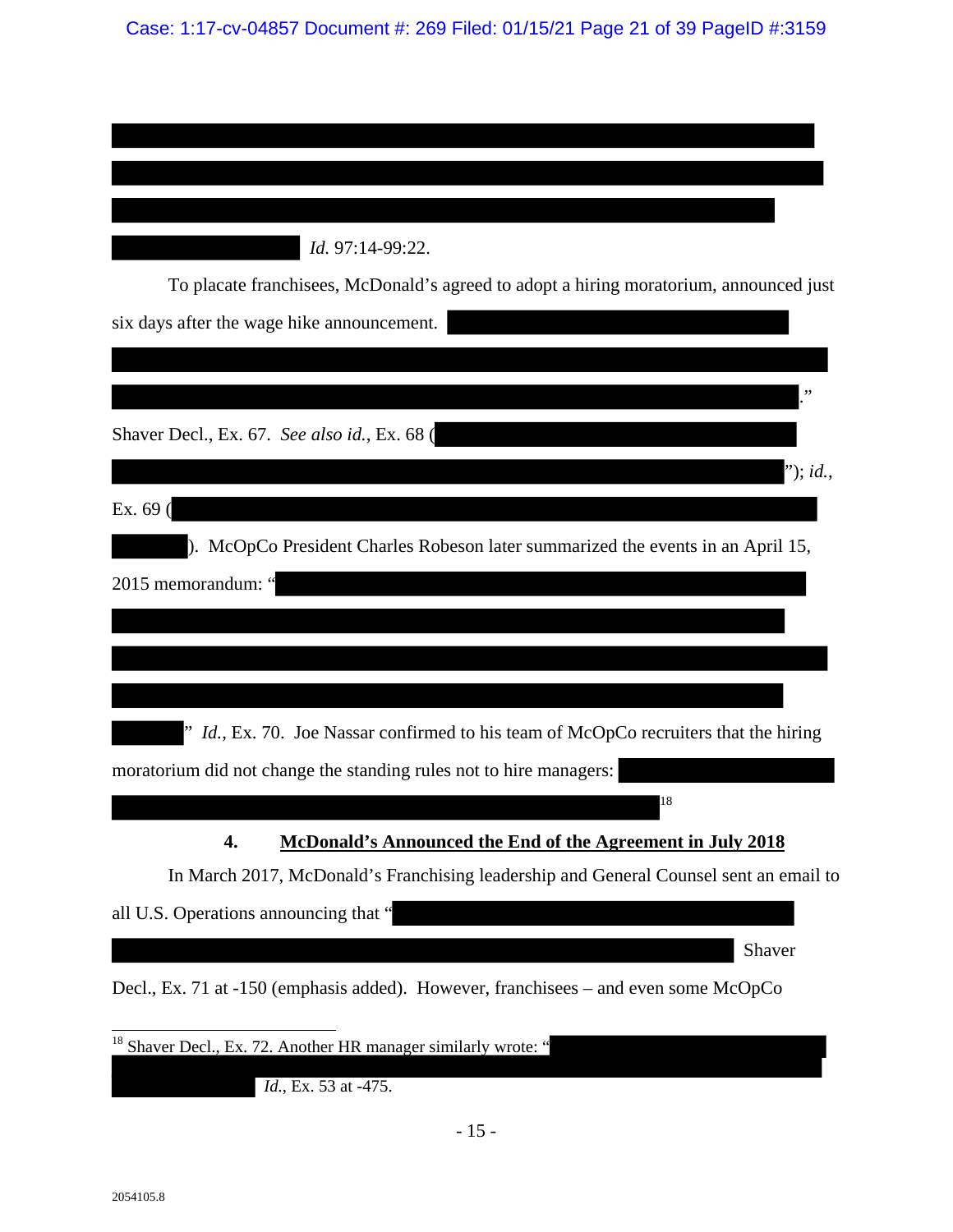personnel – continued to enforce the No-Hire Agreement.19 McDonald's later entered into an "Assurance of Discontinuance" with the Washington State Attorney General on July 12, 2018, which provides that "McDonald's will no longer include paragraph 14 or similar provisions in any of its future franchise agreements nationwide [and] will continue not to enforce paragraph 14 in any of its existing franchise agreements nationwide." *Id.*, Ex. 73 at -775. This was publicly filed and discussed in the press.<sup>20</sup>

#### **III. ARGUMENT**

## **A. Legal Standards**

"To be certified, a proposed class must satisfy the requirements of Federal Rule of Civil Procedure 23(a), as well as one of the three alternatives in Rule 23(b)." *Messner v. Northshore Univ. HealthSystem*, 669 F.3d 802, 811 (7th Cir. 2012). Under Rule 23(a), certification is appropriate if: " $(1)$  the class is so numerous that joinder of all members is impracticable;  $(2)$ there are questions of law or fact common to the class; (3) the claims or defenses of the representative parties are typical of the claims or defenses of the class; and (4) the representative parties will fairly and adequately protect the interests of the class." Fed. R. Civ. P. 23(a). Rule 23(b)(3) requires that "questions of law or fact common to Class members predominate over any questions affecting only individual members, and that a class action [be] superior to other available methods for fairly and efficiently adjudicating the controversy." Fed. R. Civ. P.  $23(b)(3)$ .

"In conducting this analysis, the court should not turn the class certification proceedings into a dress rehearsal for the trial on the merits." *Messner*, 669 F.3d at 811. "Merits questions

 $\overline{\phantom{a}}$ <sup>19</sup> Shaver Decl., Ex. 79; *id.*, Ex. 78 (MCDAT00376796 at CASE\_IDs 5356144, 5540592, and 5530952; MCDAT00376797 at CASE\_ID 5713111).

<sup>20</sup> McDonald's USA LLC Assurance of Discontinuance, *In Re Franchise No Poaching Provisions,* No. 18-2-17229-2SEA (King Cnty. Super. Ct. July 12, 2018); *see also* Press Release, Wash. State Att'y Gen., "*AG Ferguson announces fast-food chains will end restrictions on low-wage workers nationwide*," (July 12, 2018) [hereafter, AG Settlement Press Release], *available at*: https://www.atg.wa.gov/news/newsreleases/ag-ferguson-announces-fast-food-chains-will-end-restrictions-low-wage-workers.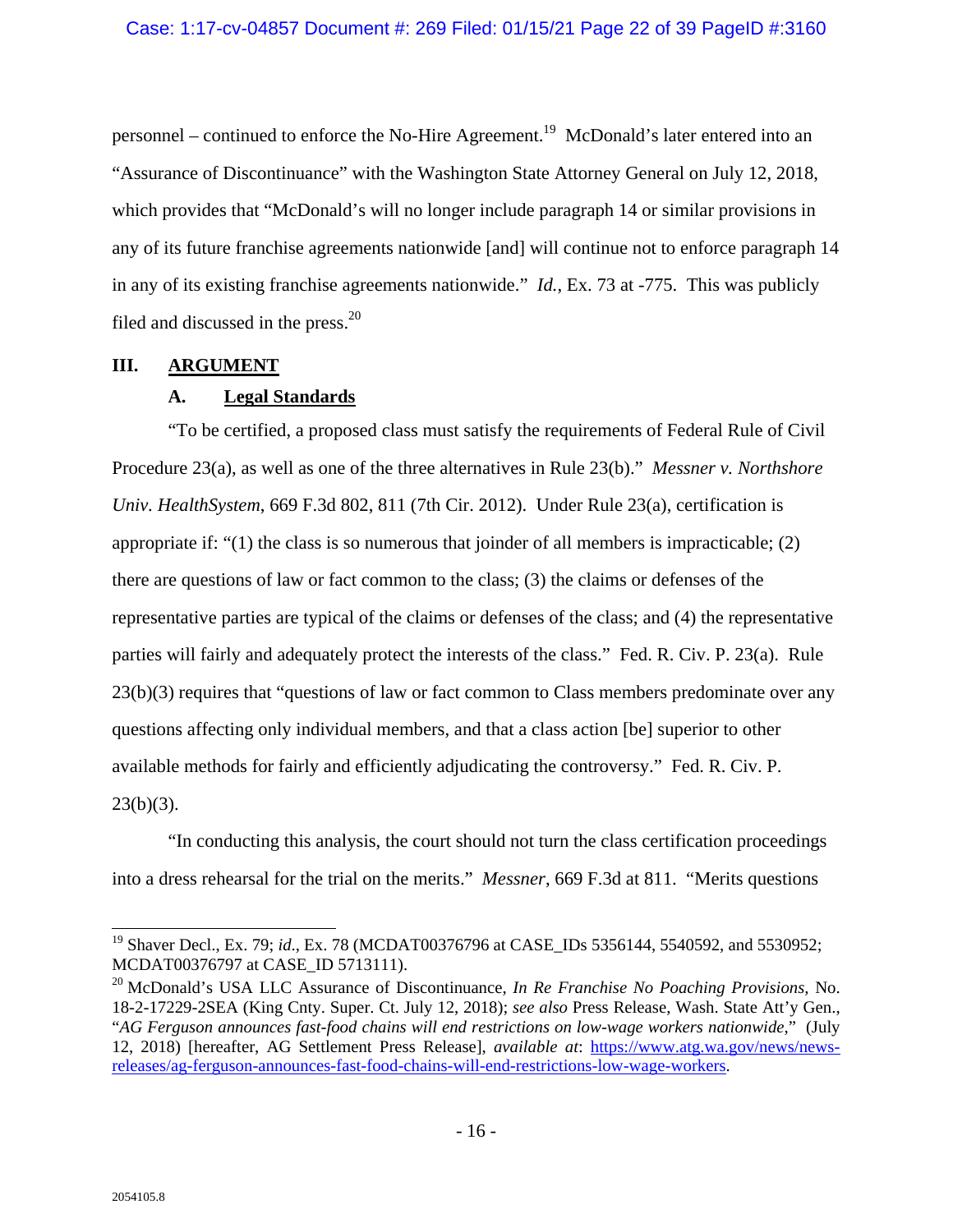#### Case: 1:17-cv-04857 Document #: 269 Filed: 01/15/21 Page 23 of 39 PageID #:3161

may be considered to the extent – but only to the extent – that they are relevant to determining whether the Rule 23 prerequisites for class certification are satisfied." *Amgen Inc. v. Conn. Ret. Plans & Tr. Funds*, 568 U.S. 455, 466 (2013). "Rule 23 is to be liberally interpreted to foster its policy in favor of class actions." *Baumann Farms, LLP v. Yin Wall City, Inc.*, Case No. 16-CV-605, 2017 WL 3669616, at \*2 (E.D. Wis. Aug. 25, 2017) (citing *King v. Kansas City S. Indus., Inc.*, 519 F.2d 20, 25 (7th Cir. 1975)). "Concentrating separate actions based on the same underlying conduct in one action promotes judicial economy and efficiency and consistency of judgments." *Villanueva v. Davis Bancorp, Inc.*, No. 09 CV 7826, 2011 WL 2745936, at \*3 (N.D. Ill. July 8, 2011).

The Supreme Court has long recognized that class actions play an important role in antitrust enforcement. *See Reiter v. Sonotone Corp.,* 442 U.S. 330, 344 (1979); *Hawaii v. Standard Oil Co. of Cal.*, 405 U.S. 251, 262, 266 (1972); *see also In re High-Tech Emp. Antitrust Litig.,* 985 F. Supp. 2d 1167, 1179 (N.D. Cal. 2013) ("Thus, 'to open [ ] the door of justice' to individuals harmed by antitrust violations while at the same time penalizing antitrust violators, Congress chose to allow individuals to serve as private attorneys general in antitrust actions and to recover treble damages for their injuries." (alteration in original)). $^{21}$ 

#### **B. The Class Satisfies Rule 23(a)**

#### **1. Numerosity**

In the Seventh Circuit, "[n]o specific minimum number of members is required, but the number forty is often cited as the point at which joinder becomes impracticable." *Smith v. Family Video Movie Club, Inc.*, 311 F.R.D. 469, 476 (N.D. Ill. 2015) (collecting cases). Here, the proposed Class includes hundreds of thousands of members, (Singer Rep., ¶ 85), making joinder of all Class members impracticable and satisfying the numerosity requirement.

#### **2. Commonality**

"The weight of authority in antitrust cases indicates that the question of the existence of a conspiracy in restraint of trade is one that is common to all potential plaintiffs, and the

<sup>&</sup>lt;sup>21</sup> Unless otherwise noted, citations are omitted and emphasis is added.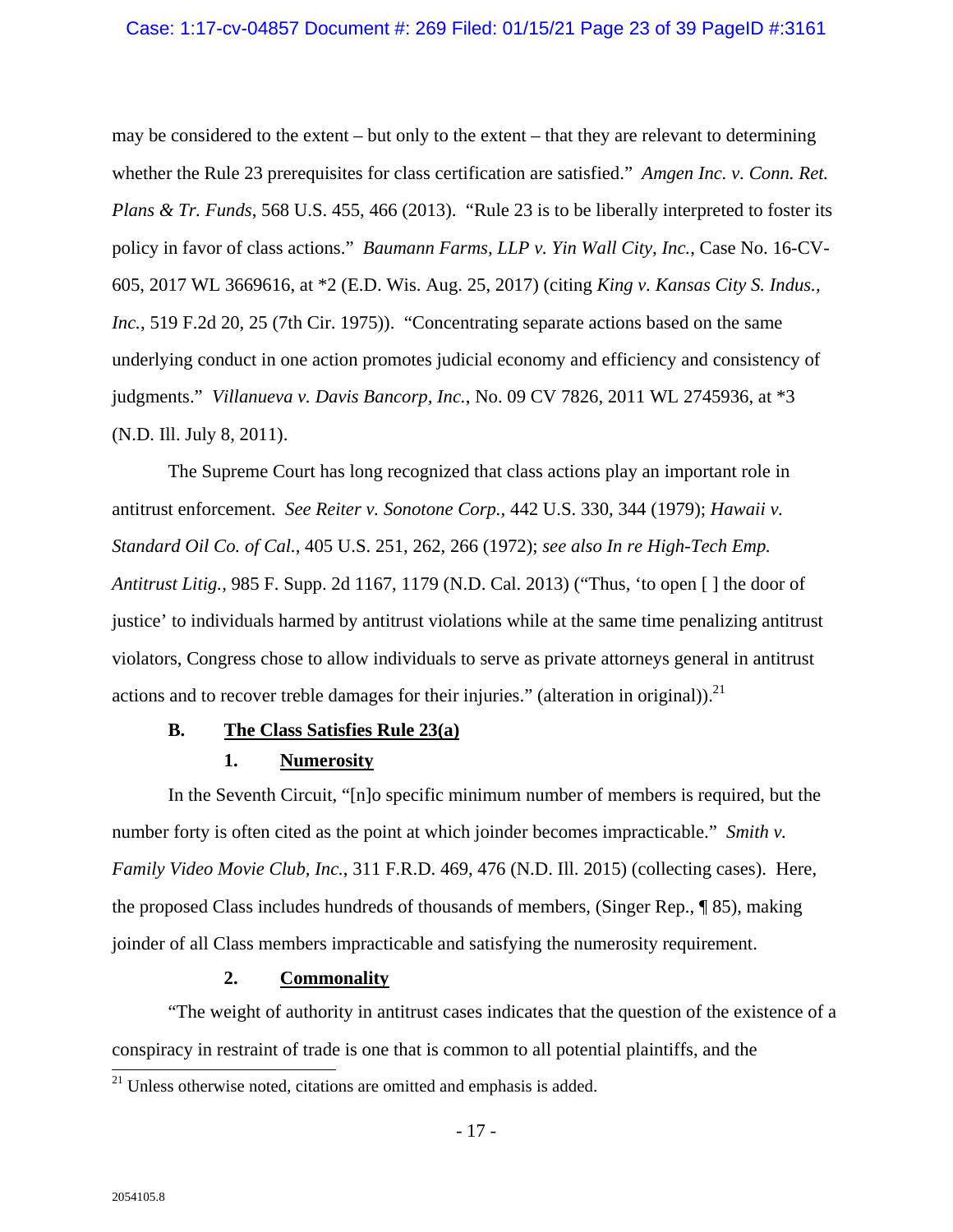importance of this question usually warrants treating them as a class." *Rohlfing v. Manor Care, Inc.*, 172 F.R.D. 330, 336–37 (N.D. Ill. 1997) (collecting cases). Whether McDonald's and its franchisees entered into an unlawful agreement not to hire one another's employees is '"a common question . . . at the heart of the case', [and] enough to satisfy 'commonality."' *In re Bromine Antitrust Litig.*, 203 F.R.D. 403, 408 (S.D. Ind. 2001) (quoting *Rosario v. Livaditis*, 963 F.2d 1013, 1018 (7th Cir. 1992)).<sup>22</sup>

In addition to the existence of the No-Hire Agreement, there are numerous other common questions of law and fact, including whether the No-Hire Agreement should be judged unlawful; whether it suppressed Class members' compensation; and if it did, the magnitude of that effect. The commonality of these issues of liability and damages is intrinsic to an agreement to restrain competition, and therefore courts routinely find commonality satisfied in cases like this one. *See Ploss v. Kraft Foods Grp., Inc.*, 431 F. Supp. 3d 1003, 1014–15 (N.D. Ill. 2020) ("In antitrust cases, Rule 23, when applied rigorously, will frequently lead to certification.") citing cases)); *In re Fla. Cement & Concrete Antitrust Litig.*, No. 09-23187-CIV, 2012 WL

27668, at \*3 (S.D. Fla. Jan. 3, 2012) ("[C]ourts have consistently held that the nature of the antitrust conspiracy action compels a finding that common questions of fact and law exist." (citing cases)); *D&M Farms v. Birdsong Corp.*, No. 2:19-cv-463, 2020 WL 7074140, at \*3 (E.D. Va. Dec. 2, 2020) ("In the antitrust context, courts have generally held that an alleged conspiracy or monopoly is a common issue that will satisfy Rule  $23(a)(2) \ldots$ .").

## **3. Typicality**

"Typicality in the antitrust context will be established by plaintiffs and all Class members alleging the same antitrust violation by the defendants." *Ready-Mixed Concrete*, 261 F.R.D. at 168. *See also Sebo*, 188 F.R.D. at 316 ("[Plaintiff's] claims are typical of the class's in that she alleges that she was a patient at Parkside and that defendants' alleged conspiracy to raise the

 $\overline{a}$ <sup>22</sup> *See also Sebo v. Rubenstein*, 188 F.R.D. 310, 314 (N.D. Ill. 1999); *Serv. Spring, Inc. v. Cambria Spring Co.,* Nos. 81 C 1835, 82 C 3901, 1984 WL 2925, at \*2 (N.D. Ill. Jan. 6, 1984); *In re Ready-Mixed Concrete Antitrust Litig.*, 261 F.R.D. 154, 167 (S.D. Ind. 2009).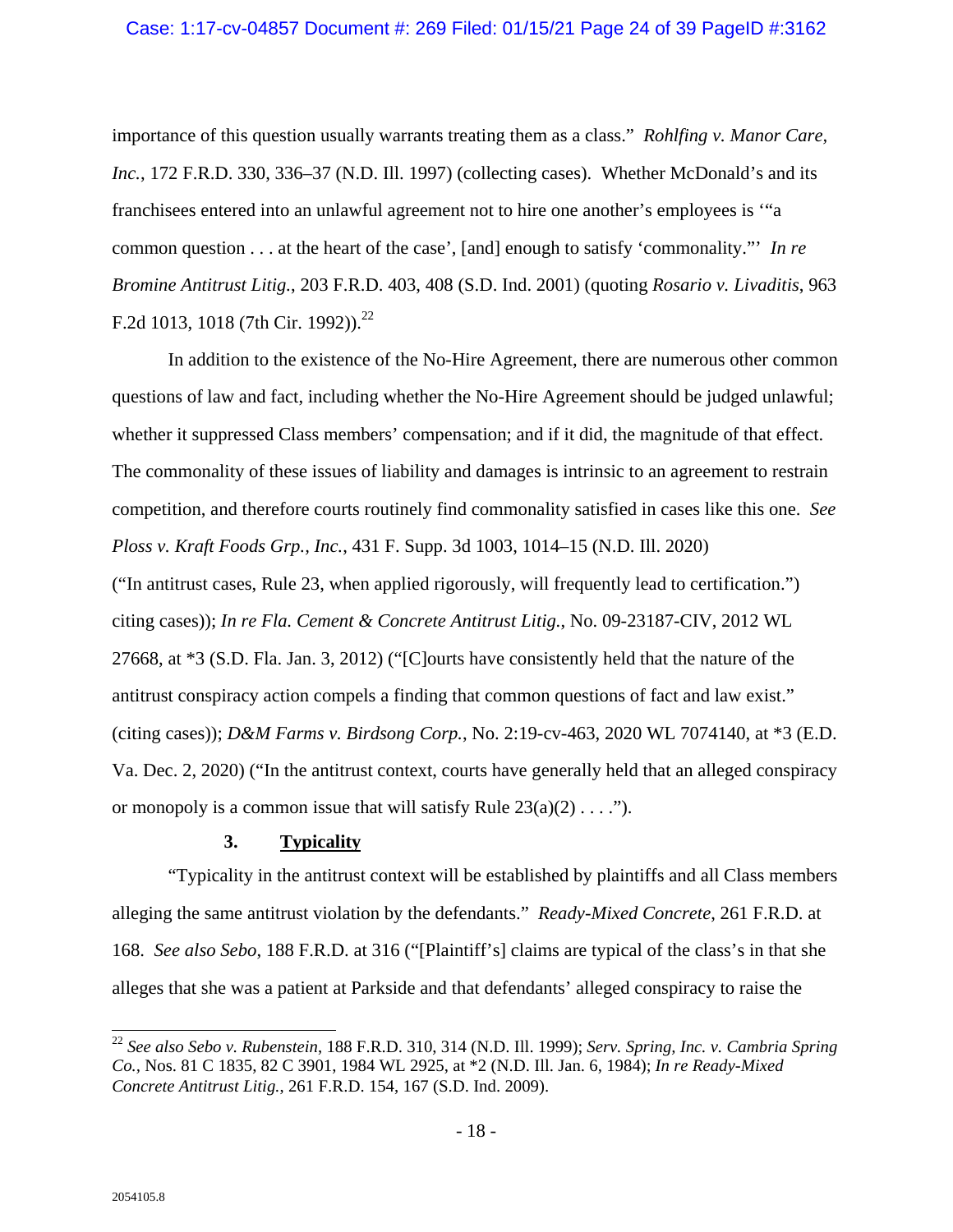prices for the services she received injured her."). Here, Plaintiffs Deslandes and Turner both worked for McDonald's restaurants within the class period; allege the same antitrust violation by McDonald's (the No-Hire Agreement); and seek compensation for the same injury under the same theory (wage suppression). Typicality is satisfied.

#### **4. Adequacy**

To satisfy adequacy, a "plaintiff must not have claims antagonistic to or in conflict with those of other Class members, and must have sufficient interest in the case's outcome to be a vigorous advocate." *In re Sulfuric Acid Antitrust Litig.*, MDL No. 1536, 2007 WL 898600, at \*4 (N.D. Ill. Mar. 21, 2007). Here, Plaintiffs Deslandes and Turner have the same interest as the Class in proving that Defendants' conduct violated the antitrust laws and depressed compensation as a result. Plaintiffs Deslandes and Turner and their counsel do not have any claims in conflict with Class members.

Both Plaintiffs have dutifully performed their obligations as Class representatives to date. Each reviewed relevant portions of their respective complaints before filing. Shaver Decl., Ex. 74 (Declaration of Leinani Deslandes ("Deslandes Decl.")), ¶ 2; *id.*, Ex. 75 (Declaration of Stephanie Turner ("Turner Decl")), ¶ 2. Each responded to interrogatories and document requests. *Id*. Each appeared for a deposition. *Id*. They are adequate Class representatives.

Plaintiffs retained highly experienced counsel with an extensive record of success in prosecuting antitrust cases, employment cases, and class actions.23 Plaintiffs' counsel are particularly experienced in antitrust class actions challenging no-poach agreements. *Id*. Plaintiffs' counsel have vigorously prosecuted, and will continue to vigorously prosecute, this litigation on behalf of Plaintiffs and the Class.

 $\overline{a}$ <sup>23</sup> While the Court's appointment of Class Counsel is addressed in Rule  $23(g)(1)$ , it formerly was considered as part of the Rule 23(a) adequacy analysis. The qualifications of counsel are available at their respective web pages. *See* http://www.scott-scott.com; http://www.mccunewright.com; https://www.lieffcabraser.com/pdf/firm\_resume\_20191220.pdf (all cites last visited Jan. 14, 2021).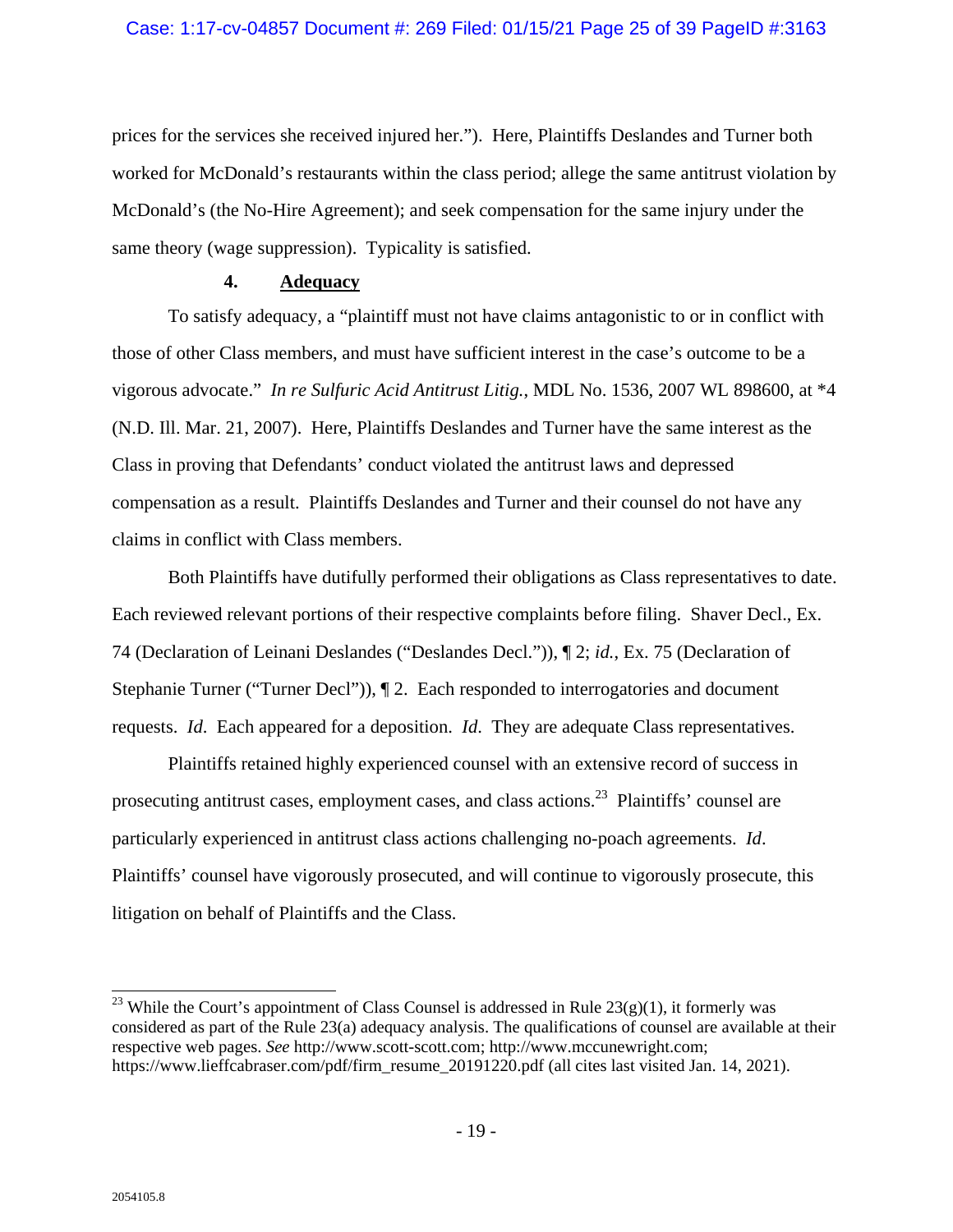## **C. The Class Satisfies Rule 23(b)**

Rule 23(b)(3) sets forth two requirements. First, "questions of law or fact common to class members [must] predominate over any questions affecting only individual members." Fed. R. Civ. P. 23(b)(3). Second, "a class action [must be] superior to other available methods for fairly and efficiently adjudicating the controversy." *Id.* Both requirements are satisfied here.

### **1. Common Questions of Liability, Impact, and Damages Predominate Over Individualized Issues**

The "predominance inquiry tests whether proposed classes are sufficiently cohesive to warrant adjudication by representation." *Amchem Prods., Inc. v. Winsor*, 521 U.S. 591, 623 (1997). This requires the Court to consider the "relation between common and individual questions in a case." *Tyson Foods, Inc. v. Bouaphakeo*, 136 S.Ct. 1036, 1045 (2016). An individual question requires class members to present evidence that varies from member to member, while a common question is one where "the same evidence will suffice for each member to make a prima facie showing [or] the issue is susceptible to generalized, class-wide proof." *Id*. "The predominance inquiry asks whether the common, aggregation-enabling, issues in the case are more prevalent or important than the non-common, aggregation-defeating, individual issues." *Id*. When "one or more of the central issues in the action are common to the class and can be said to predominate, the action may be considered proper under Rule 23(b)(3) even though other important matters will have to be tried separately, such as damages or some affirmative defenses peculiar to some individual class members." *Id*.

Analysis of predominance begins with the elements of the underlying cause of action. *Messner*, 669 F.3d at 815. Here, those elements are: (1) a violation of the antitrust law, (2) injury resulting from that violation (also called "impact"), and (3) damages. *Id*.; *see also In re Bromine*, 203 F.R.D. at 412 (same). Common issues predominate with respect to all three elements.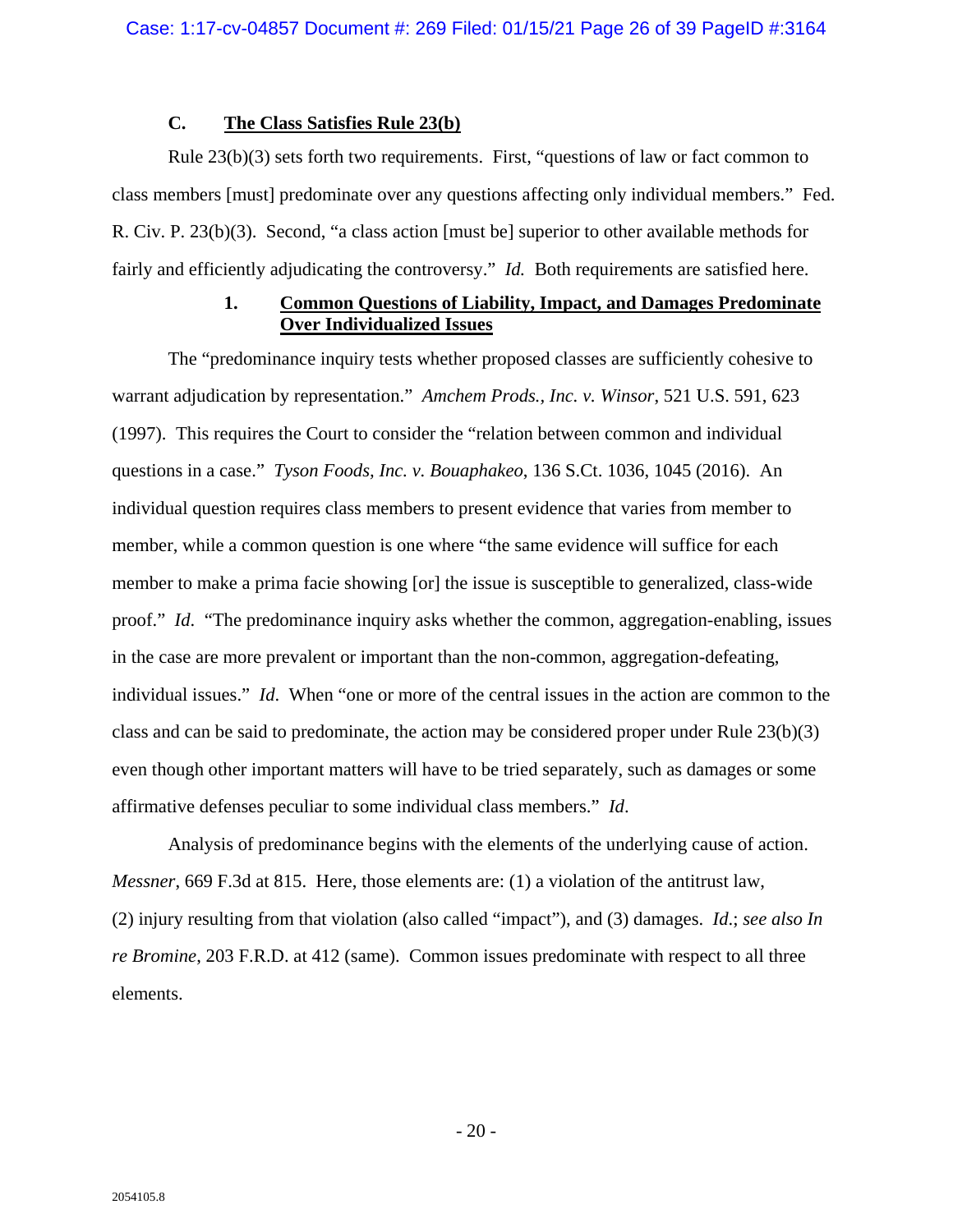## **a. Common Evidence Will Prove An Unlawful Agreement to Restrain Competition**

The existence of the No-Hire Agreement is a central question in this case and will be established by common evidence. "To prove each element of a conspiracy, virtually all class members would be relying on the same evidence that Plaintiffs have submitted in support of class certification—namely the documents, emails, phone records, and other indirect evidence necessary to prove that Defendants conspired in violation of antitrust laws. This type of alleged conspiracy is the prototypical example of an issue where common questions predominate." *Kleen Prods. LLC v. Int'l Paper*, 306 F.R.D. 585, 594 (N.D. Ill. 2015), *aff'd sub nom. Kleen Prod. LLC v. Int'l Paper Co.*, 831 F.3d 919 (7th Cir. 2016); *see also In re Vitamins Antitrust Litig*., 209 F.R.D. 251, 264 (D.D.C. 2002) (Allegations of price fixing "will focus on the actions of the defendants, and, as such, proof for these issues will not vary among class members."). Here, evidence either proving or disproving the existence of the restraint will be common to the Class.For example, the standardized franchise agreement is common evidence that *each and every* McDonald's franchisee agreed to abide by Paragraph 14's restrictions. McDonald's communication records and deposition testimony will likewise prove that the agreement was actively enforced and reciprocated through, *e.g.*, McOpCo's release requirement for managers and the hiring moratorium.

As to the legality of the Agreement, the Court has previously held that "plaintiff has stated a claim for a restraint that might be unlawful under quick-look analysis." ECF No. 53 at 15. Under the quick-look analysis, "if the defendant lacks legitimate justifications for facially anticompetitive behavior then the court 'condemns the practice without ado' without resort to analysis of market power." *Id.* at 9 (citing cases). Therefore, at the merits stage of a quick look case, Plaintiffs need only prove that there was a facially anticompetitive agreement (see above). While McDonald's may argue that the agreement has legitimate justifications in encouraging franchisees to invest in training their workforce (*see* Shaver Decl., Ex. 76 at pp. 14-19), both that argument and Plaintiffs' rebuttal thereto will rely solely on common evidence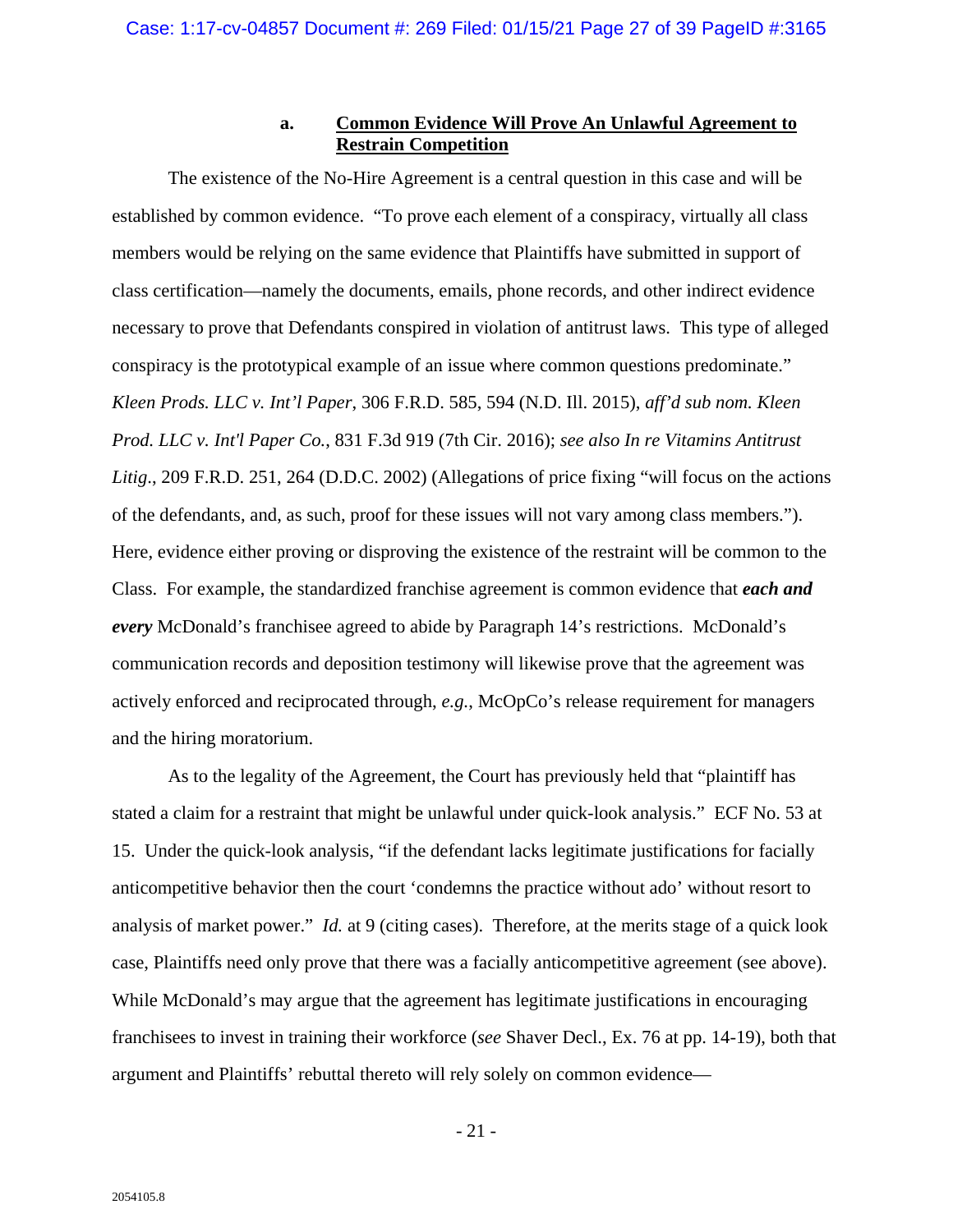contemporaneous business records and expert testimony. For example, documents show that McDonald's did not change its training standards in any way after the elimination of Paragraph 14, so franchisees had no option to reduce training.<sup>24</sup> And Dr. Singer opines that the No-Hire Agreement did not create any economic efficiencies for workers, as required to be legally cognizable under the antitrust laws. $^{25}$ 

#### **b. Common Evidence Will Prove Class-wide Impact**

The "antitrust impact" element of an antitrust claim requires proof of causation that Class members were injured (as distinct from the third element, damages, which quantifies how much they were injured). *Kleen Prods.*, 306 F.R.D. at 594. "[P]laintiff's 'burden at the class certification stage [is] not to prove the element of antitrust impact, but only to demonstrate that the element of antitrust impact *is capable of proof at trial* through evidence that is common to the class rather than individual to its members.'" *Messner*, 669 F.3d at 818. Plaintiffs need not prove that *every* Class member suffered some impact from the alleged violation. *Kleen Prods.*, 831 F.3d at 927 (citing *Suchanek v. Sturm Foods, Inc*., 764 F.3d 750, 750 (7th Cir. 2014)). It is sufficient to show common evidence that "the plaintiff class as a whole has been injured by the defendants' conspiracy." *Rohlfing*, 172 F.R.D. at 337.

Plaintiffs have retained two experts, Dr. Singer and Dr. Cappelli, to evaluate whether and how common evidence can be used to demonstrate the impact of the No-Hire Agreement on Class members' pay.

### **i. Dr. Singer's Analysis Shows That The No-Hire Agreement Suppressed Pay Class-Wide**

Dr. Singer found that common evidence and standard statistical methods show that the No-Hire Agreement generated substantial anticompetitive effects through wage suppression, and

| <sup>24</sup> Shaver Decl., Ex. 11 (Lopez Dep.) at $260:16-261:8$                                         |
|-----------------------------------------------------------------------------------------------------------|
|                                                                                                           |
| ); <i>compare</i> Shaver Decl., Ex. 77 at -827 (National Franchising Standards, 2018)                     |
| <i>to</i> Ex. 10 at -503 (NFS, 2016).                                                                     |
| <sup>25</sup> Singer Rep., $\P$ 90; <i>United States v. Phila. Nat'l Bank</i> , 374 U.S. 321, 370 (1963). |

 $\overline{\phantom{a}}$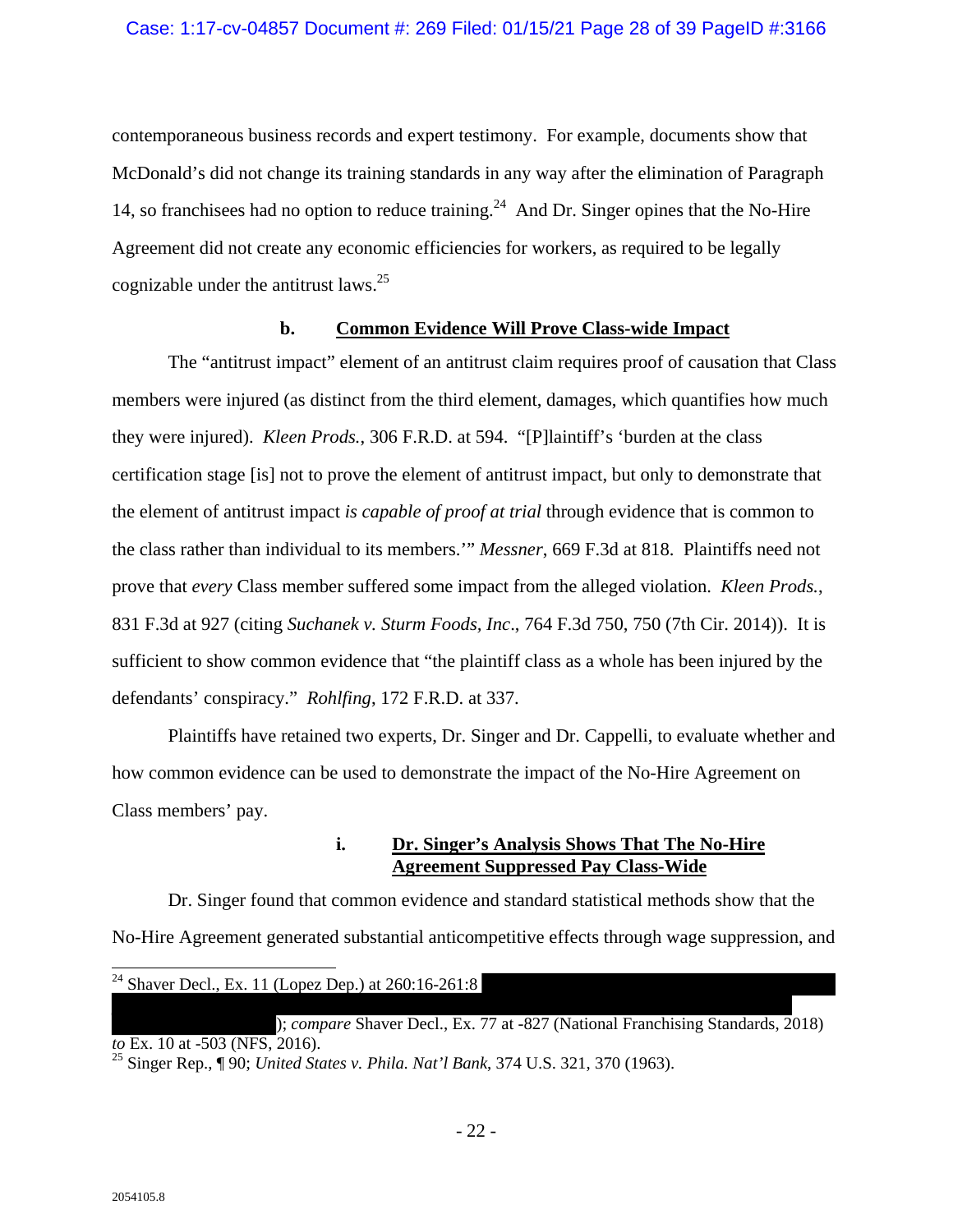impacted all or nearly all Class members. Dr. Singer's opinion is supported by: (1) an overview of economic research demonstrating that employers exercise significant monopsony power over their employees, and that no-poach agreements exacerbate that monopsony power; (2) a multivariate regression establishing that the McDonald's No-Hire Agreement lowered the wages Class members received; and (3) two alternative methods of demonstrating common impact to the Class, one based on predictive modeling and the other based on the existence of a compensation structure.

(1) Economic Research: Dr. Singer provides a thorough review of economic research demonstrating that employers exercise significant market power (monopsony) over their employees, including in low-wage markets. Singer Rep., ¶¶ 11-20. Dr. Singer also evaluated the economic significance of no-hire agreements like the one at issue. *Id*., ¶ 21-28. Dr. Singer then reviewed the record evidence and confirmed that, in line with what the literature predicts, McDonald's No-Hire Agreement did restrain labor mobility. *Id*., ¶¶ 30-38. He found that in part McDonald's monopsony power stems from the fact that employees who receive McDonald'sspecific training have skills that are primarily of value to other McDonald's-branded restaurants. "In the absence of brand-specific monopsony power, [the No-Poach Agreement] would not make economic sense." *Id.*, ¶ 28.

(2) Pay Suppression Model: Dr. Singer employed an econometric model, using wellaccepted principles, to show the anticompetitive effects of the No-Hire Agreement by comparing a) the wages paid to Class members when the Agreement was in effect to b) the wages paid to employees after the Agreement was officially terminated in mid-2018 (the "but-for" period), while controlling for other relevant factors. Singer Rep.,  $\P$  41. This "before and after" approach is the most reliable method possible.<sup>26</sup> The availability of actual class pay data both during and after the misconduct allows Dr. Singer to use standard econometric techniques to measure the

 $\overline{a}$ 

<sup>26</sup> *See*, *e.g.*, Daniel L. Rubinfeld*, Reference Guide on Multiple Regression*, in REFERENCE MANUAL ON SCIENTIFIC EVIDENCE 305 (3rd ed. 2011); *Kleen Prods.,* 306 F.R.D. at 599 ("Such a [before and after] method is a common way that courts have allowed experts to demonstrate impact.").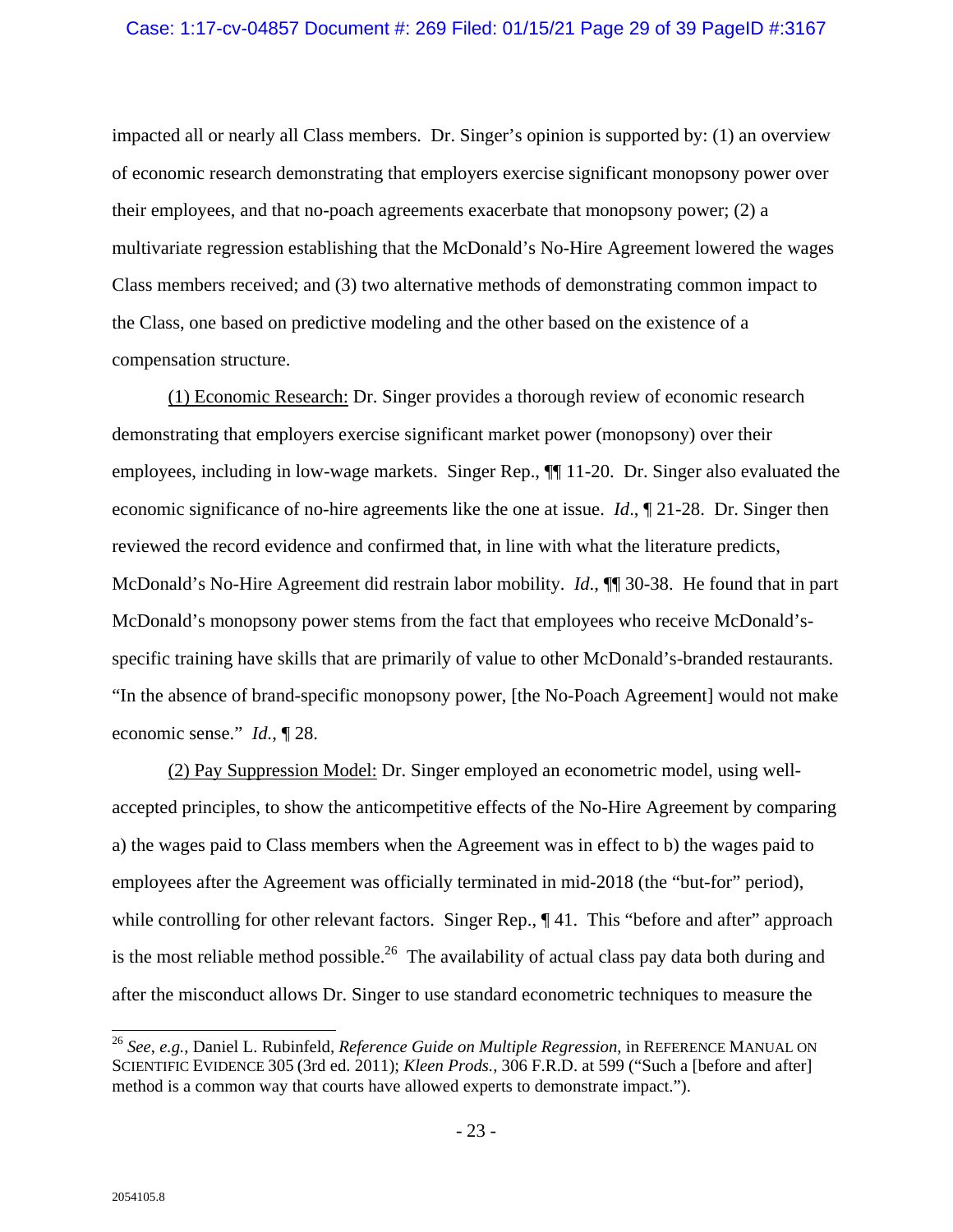#### Case: 1:17-cv-04857 Document #: 269 Filed: 01/15/21 Page 30 of 39 PageID #:3168

impact of the misconduct and control for other relevant factors, without resorting to a benchmark comparison with a different market.

Dr. Singer used a multivariate regression, "[p]erhaps the leading tool" used by social scientists "to isolate the effects of multiple variables and determine how they influence one dependent variable." *Zenith Elecs. Corp. v. WH-TV Broad. Corp.*, 395 F.3d 416, 419 (7th Cir. 2005). *See also Kleen Prods.*, 306 F.R.D. at 595 ("One way of demonstrating predominance is to show that there is a common method for proving that the class plaintiffs paid higher actual prices than in the but-for world, such as using an econometric regression model incorporating a variety of factors to demonstrate that a conspiracy variable was at work during the class period, raising prices above the 'but-for' level for all plaintiffs."). Specifically, Dr. Singer designed a regression in which the "dependent variable to be explained is the hourly compensation paid to a given Class Member at a given point in time, and the key independent variable captures the effect of the [No-Hire Agreement], holding constant other factors that may affect compensation." Singer Rep.*,* ¶ 46. To test for the effect attributable to the No-Hire Agreement, Dr. Singer controlled for other variables that might influence wages, such as local labor market conditions, federal, state, or local minimum wages, local unemployment rates, local per capita income, storespecific attributes, and employee-specific attributes like job title. *Id.*, ¶¶ 49-50.

Dr. Singer's wage regression demonstrates that the No-Hire Agreement negatively impacted Class member wages, and that the impact was highly statistically significant at the one percent level. *Id.*, ¶ 52. This level of significance "mean[s] that there is less than a one percent chance" that the observed difference in wages is due to pure happenstance rather than to the No-Hire Agreement. *Id.* This is well beyond the 5% level of significance that peer-reviewed economic publications typically expect.<sup>27</sup> Dr. Singer also accounted for the fact that Class pay did not instantly move to competitive levels upon removal of the No-Hire Agreement, but instead gradually adjusted to increased competition. Dr. Singer estimates that, without the No-  $\overline{a}$ 

<sup>27</sup> David Kaye & David Freedman, *Reference Guide on Statistics*, in REFERENCE MANUAL ON SCIENTIFIC EVIDENCE 251-252 (3rd ed. 2011).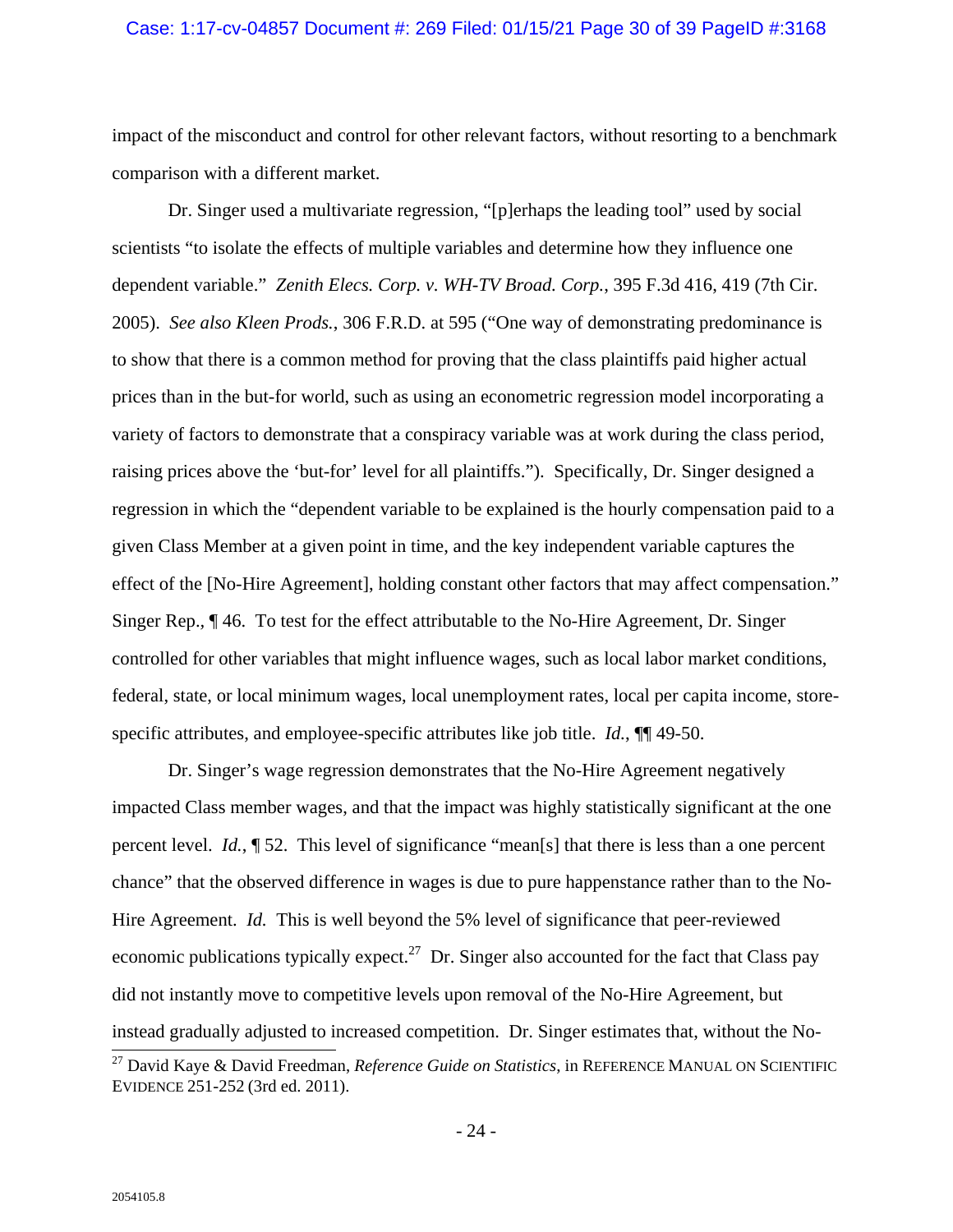Hire Agreement, Class members employed by franchisees would have earned 6.7% more, and Class members employed by McOpCo would have earned 3.5% more. *Id*., ¶ 57.

Dr. Singer also performed a number of sensitivity tests to confirm the robustness of his analysis by controlling for additional variables, including distance to the nearest McDonald's with a different owner, county population density, and the local county wages in fast food restaurants as reported to the Bureau of Labor Statistics Quarterly Census. *Id.*, ¶ 58. These sensitivity tests further confirmed Dr. Singer's results. In addition, Dr. Singer's ran separate regressions for crew members and managers, and found that the No-Hire Agreement suppressed compensation for both. *Id.*, ¶ 59. Dr. Singer's regression is common evidence that the No-Hire Agreement had a Class-wide direct effect on Class members' wages.

(3) Common Impact Analysis: Dr. Singer presents two mutually reinforcing methods of demonstrating that the No-Hire Agreement harmed all or nearly all Class members: a predictive model and a compensation structure-based theory of impact.

The first method (the predictive model) compares the compensation that each Class member actually received to the compensation they would have received in the absence of the No-Hire Agreement, as determined by Dr. Singer's pay suppression model discussed above. Under this method, a Class member suffers antitrust injury whenever her actual compensation in any given payment period during the Class Period is below the compensation she would have received per the pay suppression (prediction) model in the absence of the No-Hire Agreement. Singer Rep., ¶ 67. This standard form of in-sample prediction allows Dr. Singer to compute the proportion of Class members that sustained antitrust injury on one or more occasions. This method has been successfully employed in several antitrust class actions to demonstrate common impact<sup>28</sup> and is discussed in the introductory chapter of the Federal Judicial Center's *Reference* 

 $\overline{a}$ 

<sup>28</sup> *See, e.g*., *In re Air Cargo Shipping Servs. Antitrust Litig.*, No. 06-MD-1775 JG VVP, 2014 WL 7882100 (E.D.N.Y. Oct. 15, 2014). *See also In re Capacitors Antitrust Litig.* (*No. III*), Case No. 17-md-02801-JD, 2018 WL 5980139 (N.D. Cal. Nov. 14, 2018); *In re Packaged Seafood Prods. Antitrust Litig*. 332 F.R.D. 308 (S.D. Cal. 2019).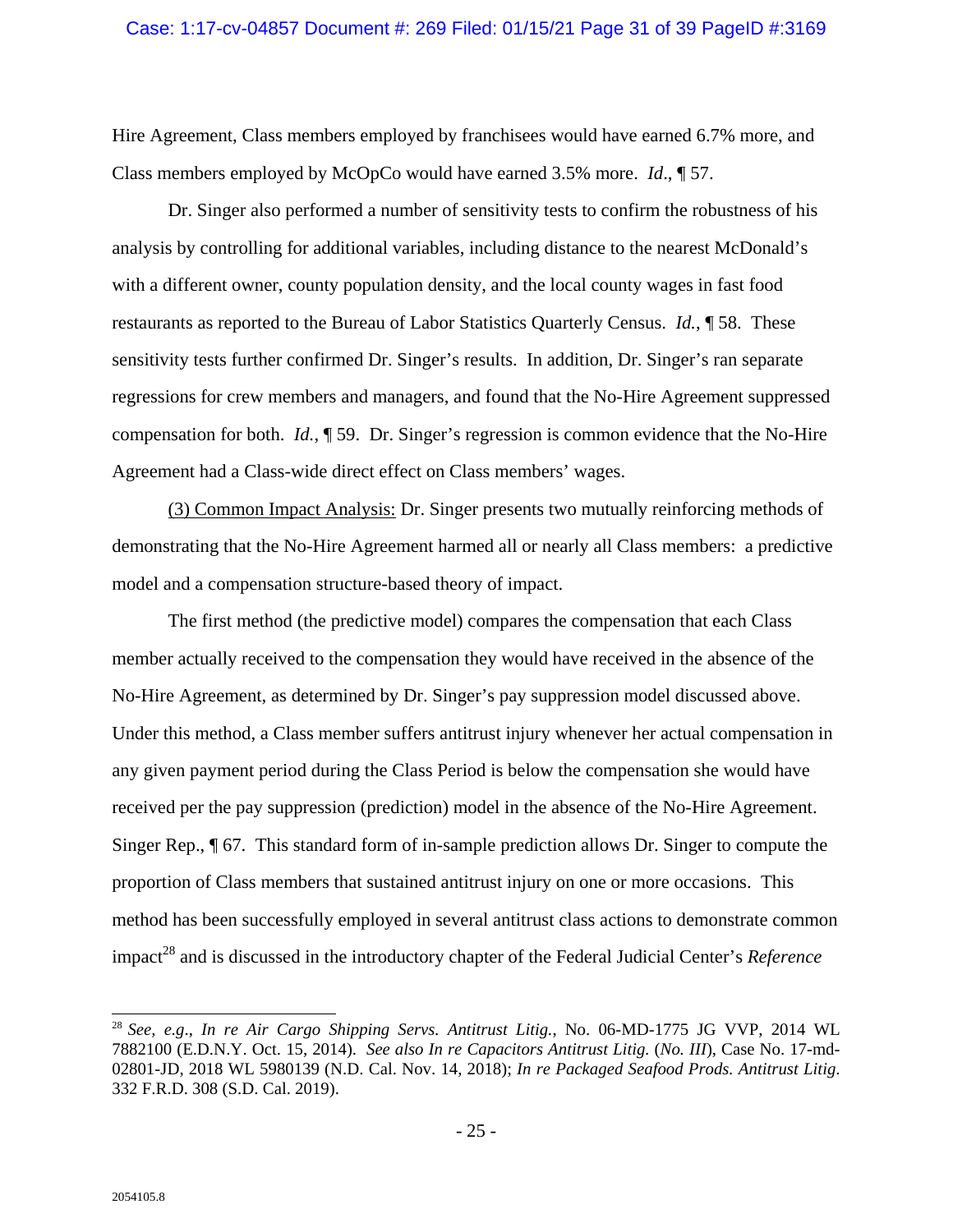Manual on Multiple Regression.<sup>29</sup> Using the predictive model, Dr. Singer estimates that at least 99% of Class Members sustained antitrust injury as a result of the No-Hire Agreement. *Id*., ¶ 68.

Dr. Singer's second method relies on a two-pronged approach that has been approved in other antitrust litigation involving employee claims for lost pay, as described in § III.C.1.b.iii., below. The first prong requires Class-wide evidence demonstrating that the No-Hire Agreement had a generally suppressive effect on Class member compensation. This prong is established by the pay suppression model discussed above. Singer Rpt., ¶ 69. For the second prong, Dr. Singer evaluates "whether there is class-wide evidence of a compensation structure that would transmit the artificially reduced compensation (found by the first prong) broadly across the Class." *Id*. Dr. Singer finds support for the existence of a compensation structure in both an econometric analysis and in record evidence. With respect to the econometric analysis, Dr. Singer performed "compensation structure regressions" to test the relationship between an individual Class members' pay to the pay of others in the same job title, controlling for other relevant factors. *Id*., ¶¶ 71-73. He found that pay changes are shared across the Class to a high degree of statistical confidence, indicating a shared common wage structure. *Id*.

Dr. Singer also examined the record evidence and found it consistent with his compensation structure regressions. Specifically, he reviewed evidence that McDonald's shared its wage structure with franchisees and encouraged its use. *See* § II.C, *infra*; Singer Rpt., ¶¶ 74- 82. He found that "record evidence indicates that the compensation paid to Class Members followed a formulaic compensation structure, consistent with considerations of compression and the results of my compensation structure regressions." *Id.* at ¶ 82. From this, Dr. Singer concludes that the compensation-suppressing effects of the No-Hire Agreement were not confined to a subset of Class members, but instead would have been broadly shared across the Class. *Id*.

<sup>1</sup> 29 Rubinfeld*, supra,* at n. 4.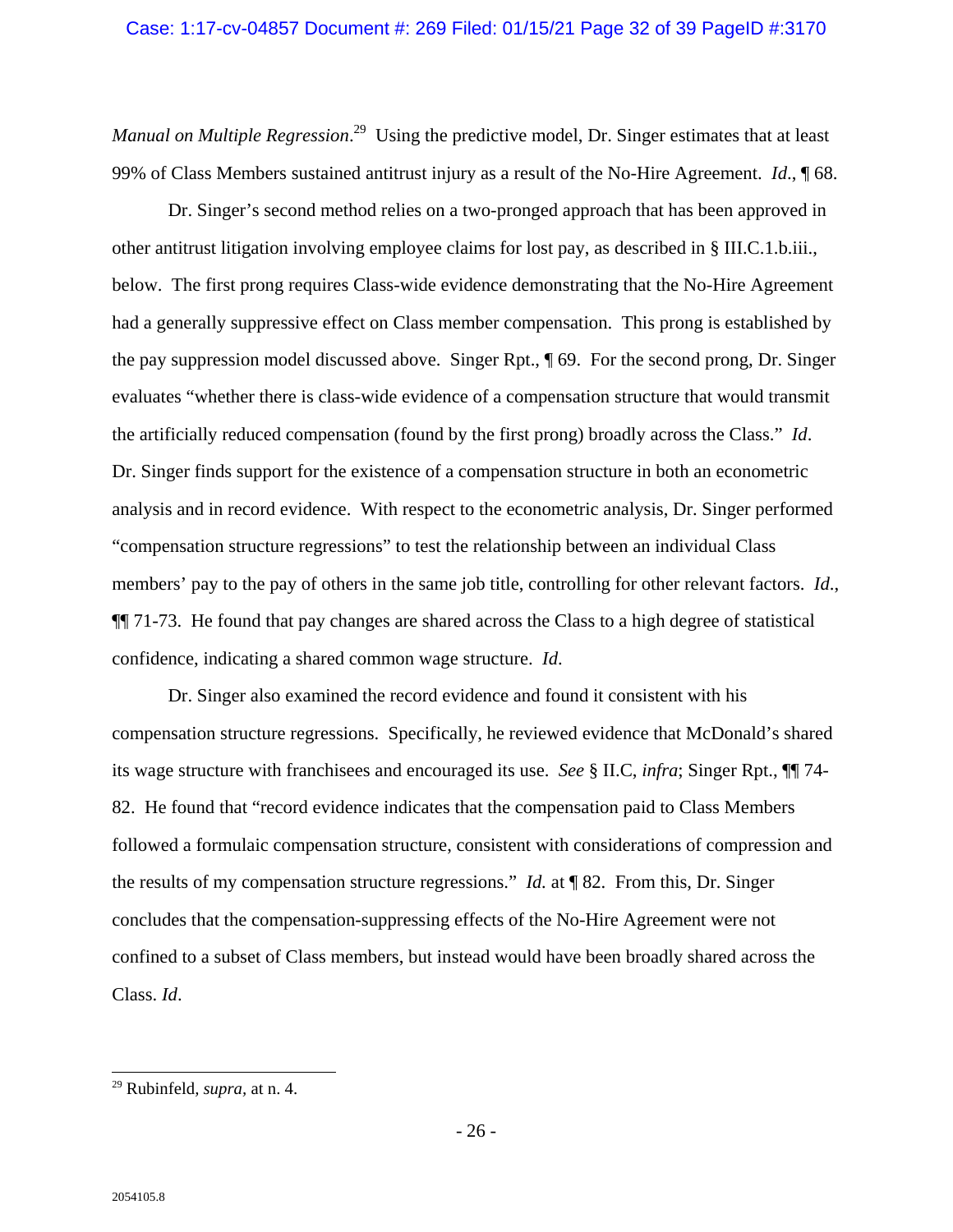### **ii. Dr. Cappelli's Analysis Shows That The No-Hire Agreement Transmitted Impact Class-Wide**

Dr. Cappelli also investigated whether the No-Hire Agreement would have suppressed the compensation of all or nearly all members of the Class. Dr. Cappelli reviewed only common evidence: McDonald's corporate witness testimony, contemporaneous business records, and publicly-available research.

Dr. Cappelli first describes how the franchise model works, and why franchisors like McDonald's are heavily invested in ensuring that all franchisees maintain brand standards to provide a uniform customer experience and build brand loyalty. Cappelli Rep., ¶¶ 10-43. He shows how McDonald's training requirements result in employees with some general skills that are of some modest value to any employer, but a high quantity of specific skills that are only valuable to other McDonald's employers. *Id*., ¶¶ 44-62. "The greater productivity and value associated with a worker already endowed with firm-specific skills and training should raise the demand for such workers within the chain, which would drive up the worker's wages. That is how an unfettered labor market works: demand bids up the wages of valuable workers." *Id*., ¶ 62. Dr. Cappelli concludes that the existence of this brand-specific training, of value principally to McDonald's restaurants and not transferable or valuable to other restaurant chains or employers, means that the No-Hire Agreement would impact Class Members' wages, notwithstanding that they may seek employment with companies outside the McDonald's system. *Id*., ¶¶ 60-62.

Next, Dr. Cappelli reviews the record evidence of Paragraph 14's limitations on franchisee hiring and McDonald's reciprocal practices and confirms it restrained competition for restaurant employees. Cappelli Rep., ¶¶ 64-78. Dr. Cappelli provides an overview of the economic literature on labor mobility, and why it pays to switch employers. *Id*., ¶¶ 79-96. In an unfettered labor market, employers pay to retain good employees, because the costs of hiring and training replacements are high. *Id*., ¶ 86. He opines this dynamic is even truer in the franchise context where brand-specific skills dominate over general skills. *Id*., ¶ 89. He reviews existing

- 27 -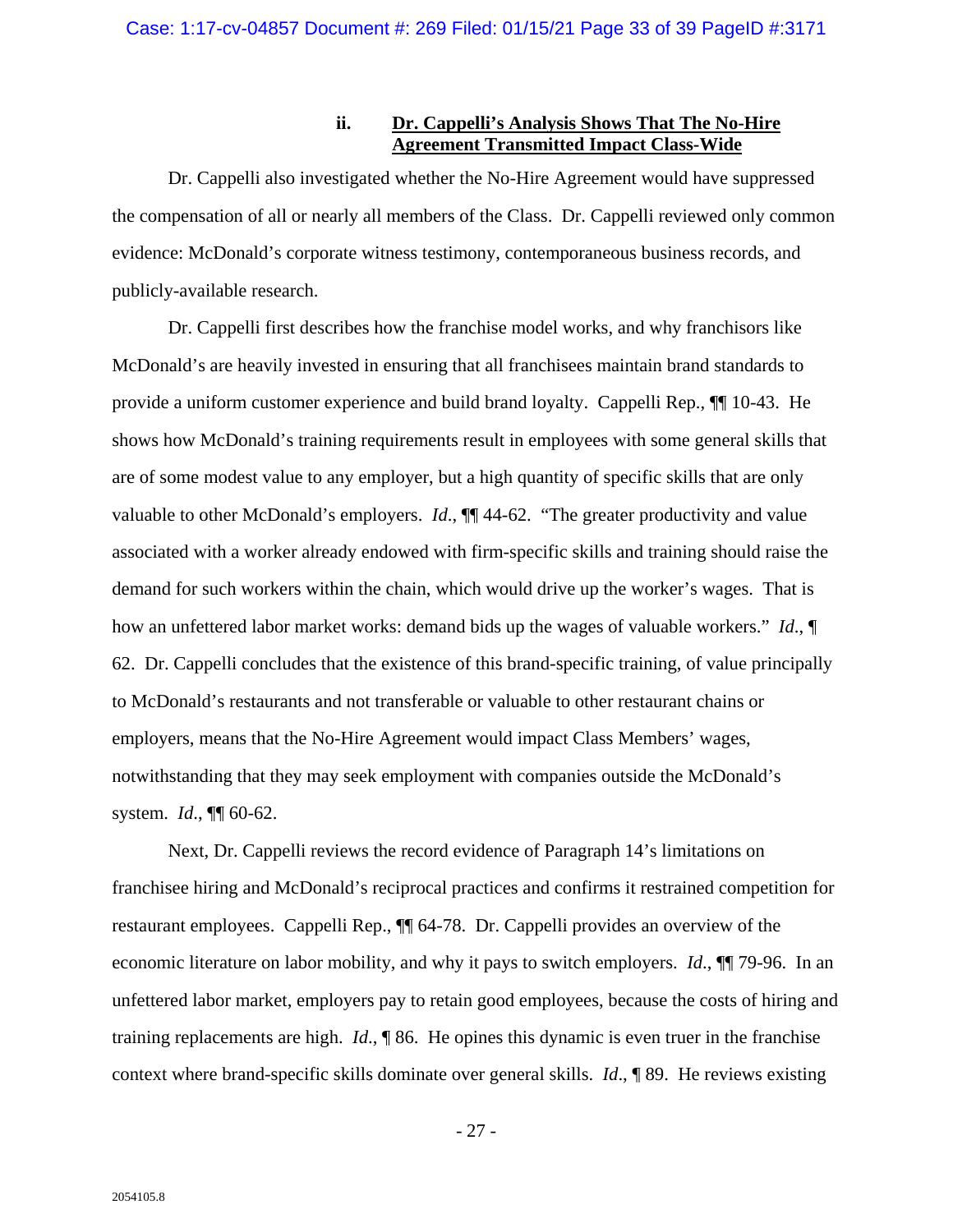studies demonstrating that restrictions to employee mobility do in fact depress wages, including among low-wage fast food workers. *Id*., ¶¶ 92-96.

Finally, Dr. Cappelli explains why organizations adopt formal compensation systems, and the importance of "internal equity" (also called compression) — fairness in how people are paid relative to one another within the same job and across the job hierarchy. Cappelli Rep., ¶¶ 104-114. He finds that the record evidence shows that McDonald's adopted a formal compensation system and adhered to principles of compression. *Id*., ¶¶ 115-134. Further, not only did McDonald's share its actual pay ranges and wage structure tools with franchisees, but the franchise model left them with little choice but to adopt it or something very similar. *Id*. He concludes that because all McDonald's restaurants share a common pay structure, the No-Hire Agreement would have caused system-wide suppression of wages. *Id*., ¶¶ 135-138.

### **iii. Plaintiffs' demonstration of impact has been widely accepted in no-poach cases**

Dr. Singer's and Dr. Cappelli's methods have been successfully employed and accepted as common proof of impact by courts in other no-poach antitrust actions. In *High-Tech Employee*, for example, the plaintiffs alleged that the defendants agreed not to recruit each other's employees with "cold calls," thereby suppressing wages not just for employees who would have received cold calls in the but-for-world, but also for all approximately 64,000 technical employees across seven companies nationwide. 985 F. Supp. 2d at 1193. The court found that the plaintiffs' documentary and expert evidence satisfied predominance because that evidence demonstrated that cold calls put "upward pressure" on the salaries not of just individual employees, but of all employees "who were part of the same salary structure." *Id.* at 1192. Similarly, in *Seaman v. Duke University*, 1:15-CV-462, 2018 WL 671239, at \*4-6, 8, (M.D.N.C. Feb. 1, 2018), the court held that antitrust impact could be proved with common evidence. That evidence included general economic theory that competition would have spurred preemptive salary increases; that pay structures would have transmitted this effect to all class members, not just those who were recruited or received offers; and that a "sharing" regression analysis

- 28 -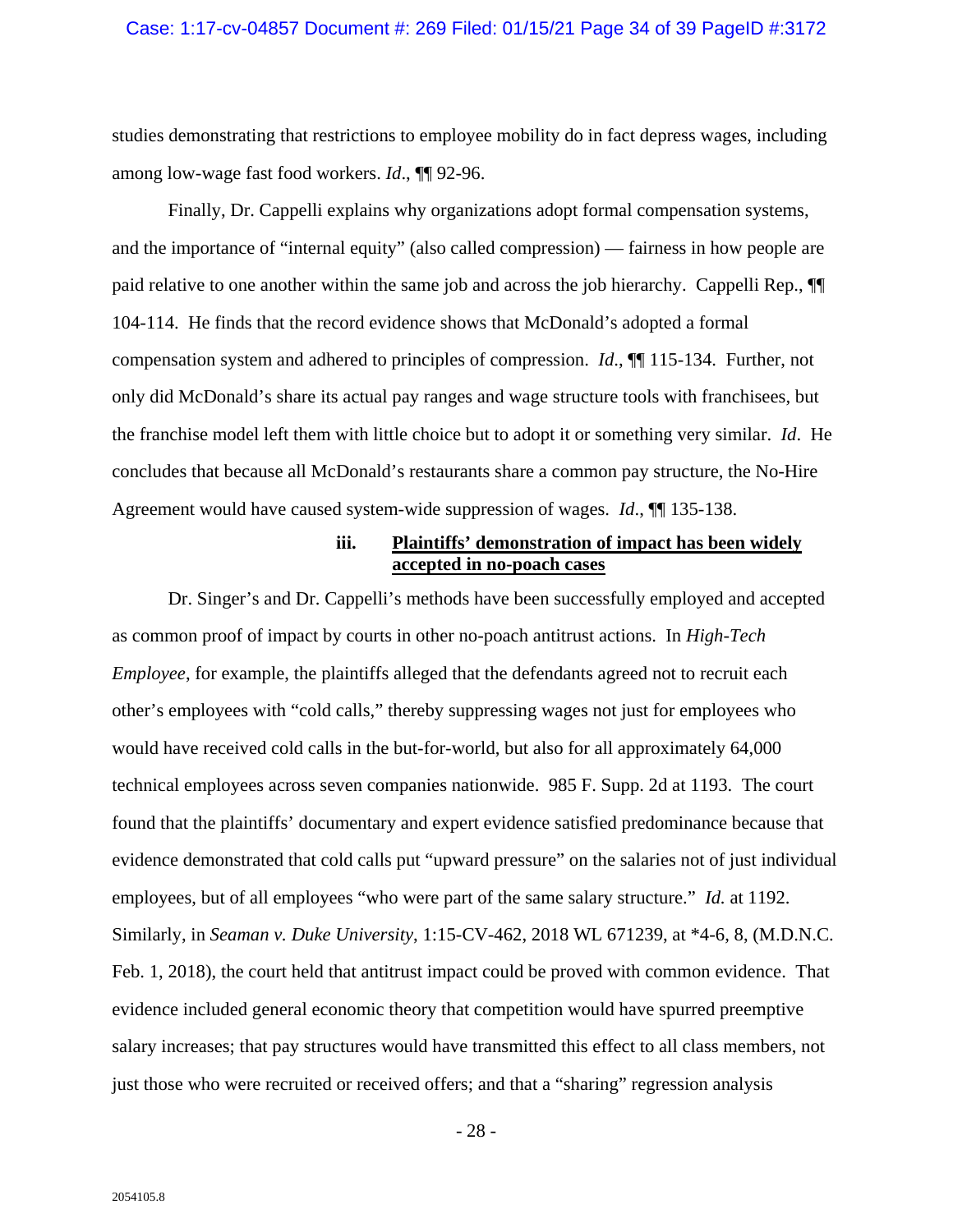showing that the compensation of Class members moved together, suggested a compensation structure. *See also Merenda v. VHS of Mich., Inc.*, 296 F.R.D. 528, 544 (E.D. Mich. 2013) (expert analysis demonstrated predominance in wage suppression case where class members were part of compensation systems, adjustments to which '"affected the compensation of all or almost all individual Class members"'); *Johnson v. Ariz. Hosp. & Healthcare Ass'n*, No. 07- 1292, 2009 WL 5031334, at \*8, 11 (D. Ariz. July 14, 2009) (same); *Nitsch v. DreamWorks Animation SKG Inc.*, 315 F.R.D. 270, 300 (N.D. Cal. 2016) (same). Using evidence and methods that are common to the Class, Plaintiffs thus demonstrate that all or nearly all Class members were impacted by the No-Hire Agreement.

## **c. Common Evidence Provides a Reliable Method of Measuring Class-wide Damages**

"To establish predominance, a plaintiff must produce a reliable method of measuring classwide damages based on common proof." *Kleen Prods.*, 306 F.R.D. at 601. The Seventh Circuit has held that "plaintiffs are permitted to use estimates and analysis to calculate a reasonable approximation of their damages." *Kleen Prods.*, 831 F.3d at 929 (citing *Loeb Indus., Inc. v. Sumitomo Corp.,* 306 F.3d 469 (7th Cir. 2002)). "[A]t the class certification stage, plaintiffs are not obliged to drill down and estimate each individual Class member's damages." *Id*.

Not only have Plaintiffs proposed a common methodology to measure aggregate Class damages, Dr. Singer has actually calculated it, using standard econometric methods. Using the generalized wage effect shown in his regression model and the aggregate compensation paid to Class members while the No-Hire Agreement was in effect, Dr. Singer calculates that Class members lost approximately \$ per Class member per year. Singer Rep.,  $\P$  83-85. Other courts have held that similar methods for calculating damages in no-poach cases satisfy predominance. *See Duke*, 2018 WL 671239, at \*6, 8-9 (regression analysis to determine classwide damages satisfied predominance); *High-Tech Emp.*, 985 F. Supp. 2d at 1223-26 (same); *Johnson*, 2009 WL 5031334, at \*10 (same); *Nitsch,* 315 F.R.D. at 308 (same).

 $- 29 -$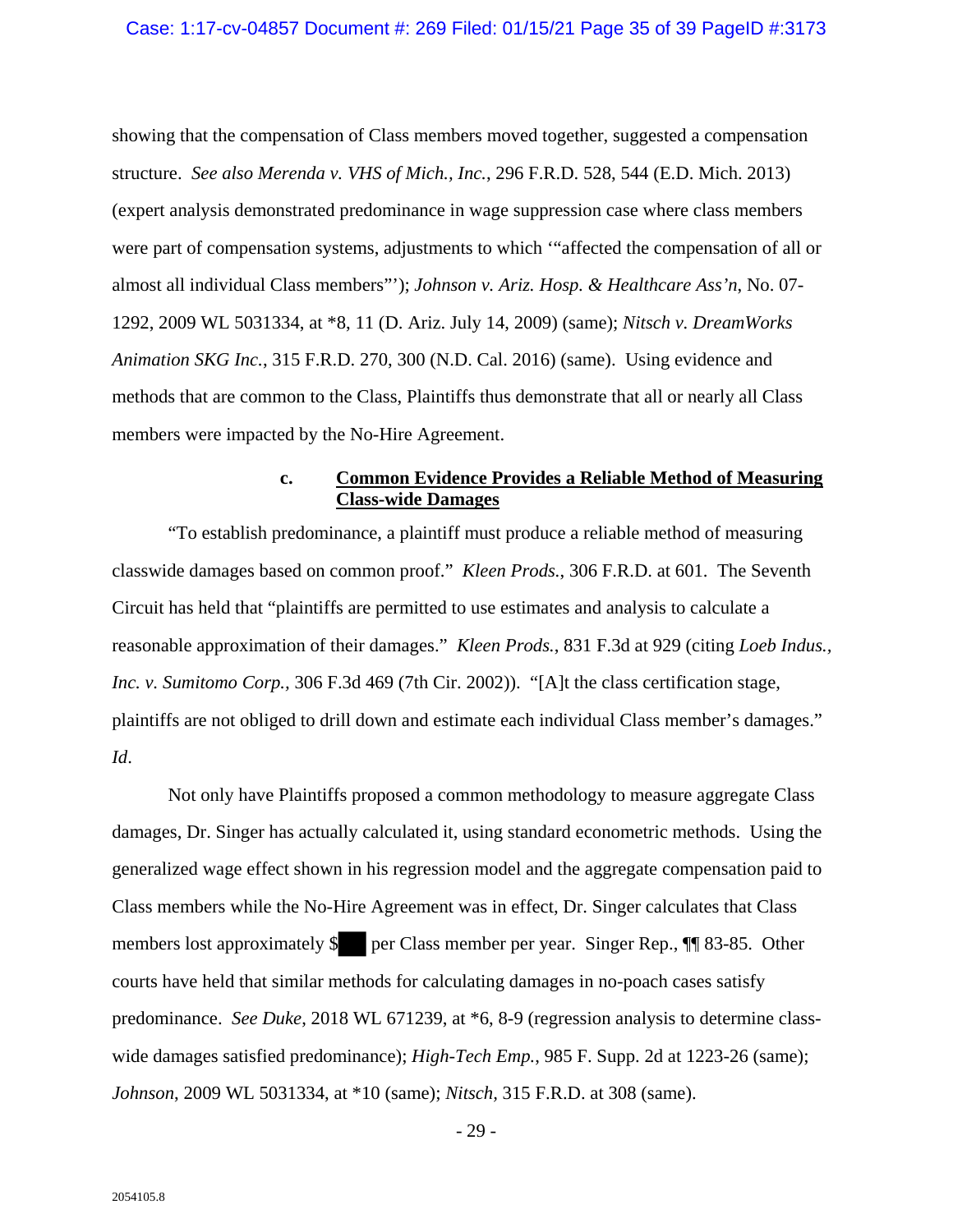## **2. A Class Action Is A Superior Way to Litigate These Claims**

Rule 23(b)(3) provides that certification is warranted if a class action is "superior to other available methods for fairly and efficiently adjudicating the controversy." Fed. R. Civ. P. 23(b)(3). If common issues predominate over individual issues, then a class action will generally be a superior method for adjudicating the Class members' claims. *See Amchem,* 521 U.S. at 615. Class certification is more efficient than any other procedure available for resolving the common factual and legal issues raised here. As the Court held in *Kleen Products*, "it is much more efficient to have a single trial on the alleged conspiracy rather than thousands of identical trials all alleging identical conspiracies based on identical evidence." 831 F.3d at 925.

In finding superiority satisfied, courts have explained that an alternative to a class action—litigating hundreds or thousands of lawsuits individually—would be wasteful, inefficient, and infeasible. *See Butler v. Sears, Roebuck & Co.*, 727 F.3d 796, 801 (7th Cir. 2013) ('"[T]he more claimants there are, the more likely a class action is to yield substantial economies in litigation."'). Class litigation is particularly superior in actions where, as here, it would be unduly costly for Class members to pursue litigation on their own. *See Suchanek*, 764 F.3d at 759 ('"The policy at the very core of the class action mechanism is to overcome the problem that small recoveries do not provide the incentive for any individual to bring a solo action prosecuting his or her rights."'); *Carnegie v. Household Int'l, Inc*., 376 F.3d 656, 661 (7th Cir. 2004) ("The *realistic* alternative to a class action is not 17 million individual suits, but zero individual suits, as only a lunatic or a fanatic sues for \$30." (emphasis in original)). Class treatment is the superior way for this case to proceed. *See High-Tech Emp.*, 985 F. Supp. 2d at 1228-29 ("[T]he nature of Defendants' alleged overarching conspiracy and the desirability of concentrating the litigation in one proceeding weigh heavily in favor of finding that class treatment is superior to other methods of adjudication of the controversy.").

# **IV. CONCLUSION**

For the foregoing reasons, the Court should grant Plaintiffs' motion for class certification.

 $-30-$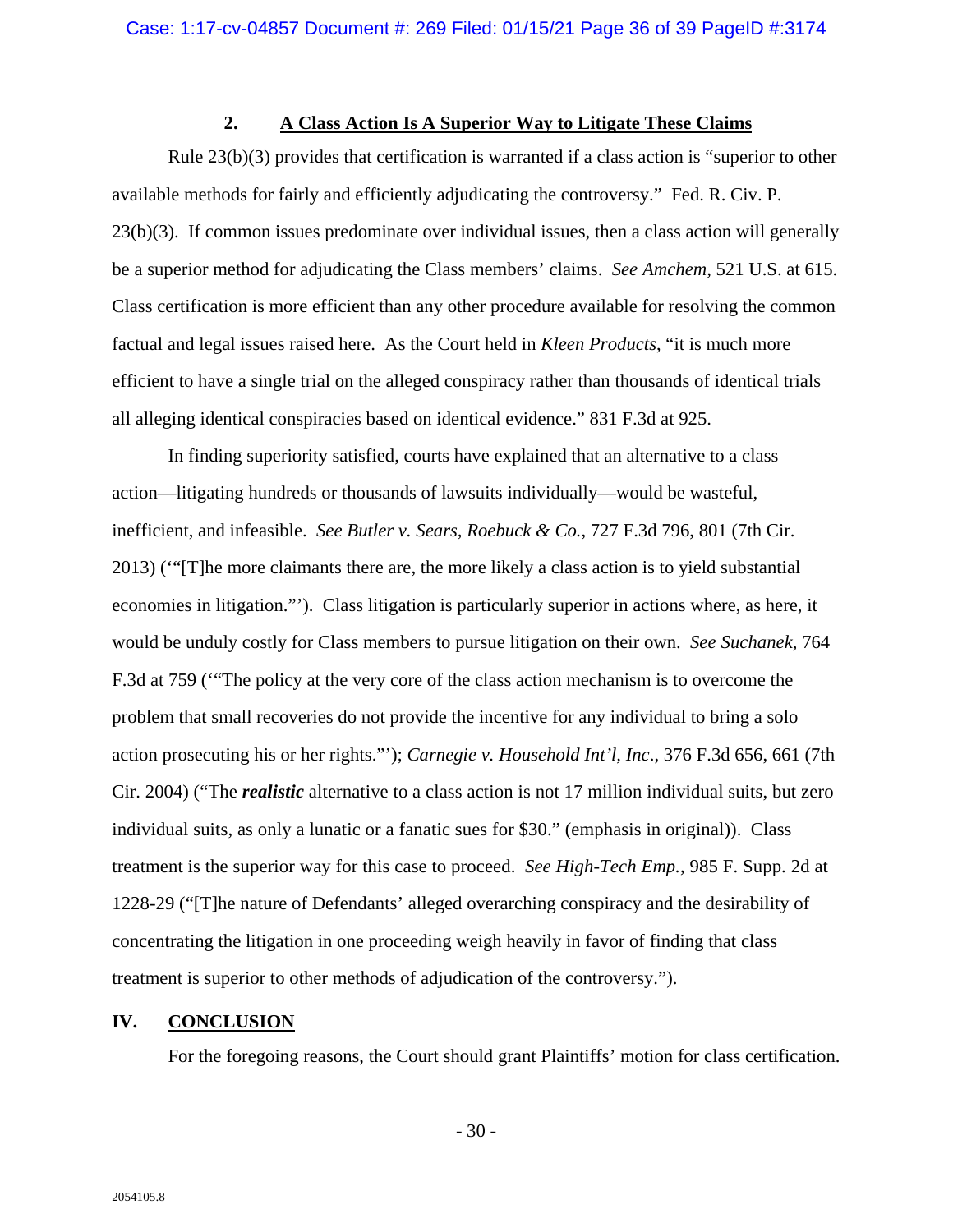Dated: January 15, 2020 /s/ *Anne B. Shaver* 

Dean M. Harvey\* Anne B. Shaver\* Lin Y. Chan\* Yaman Salahi\* **LIEFF CABRASER HEIMANN & BERNSTEIN, LLP**  275 Battery Street, 29th Floor San Francisco, California 94111-3339 Tel: (415) 956-1000 dharvey@lchb.com ashaver@lchb.com lchan@lchb.com ysalahi@lchb.com Derek Y. Brandt (#6228895) Leigh M. Perica (#6316856) Connor P. Lemire\* **MCCUNE WRIGHT AREVALO, LLP**  231 North Main Street, Suite 20 Edwardsville, Illinois 62025 Tel: (618) 307-6116 Fax: (618) 307-6161

dyb@mccunewright.com lmp@mccunewright.com cpl@mccunewright.com

Richard D. McCune\* Michele M. Vercoski\* **MCCUNE WRIGHT AREVALO, LLP**  3281 East Guasti Road, Suite 100 Ontario, California 91761 Tel: (909) 557-1250 rdm@mccunewright.com mmv@mccunewright.com

Walter W. Noss\* Stephanie A. Hackett\* Sean C. Russell\* **SCOTT+SCOTT, ATTORNEYS AT LAW, LLP**  600 West Broadway, Suite 3300 San Diego, California 92101 Tel: (619) 233-4565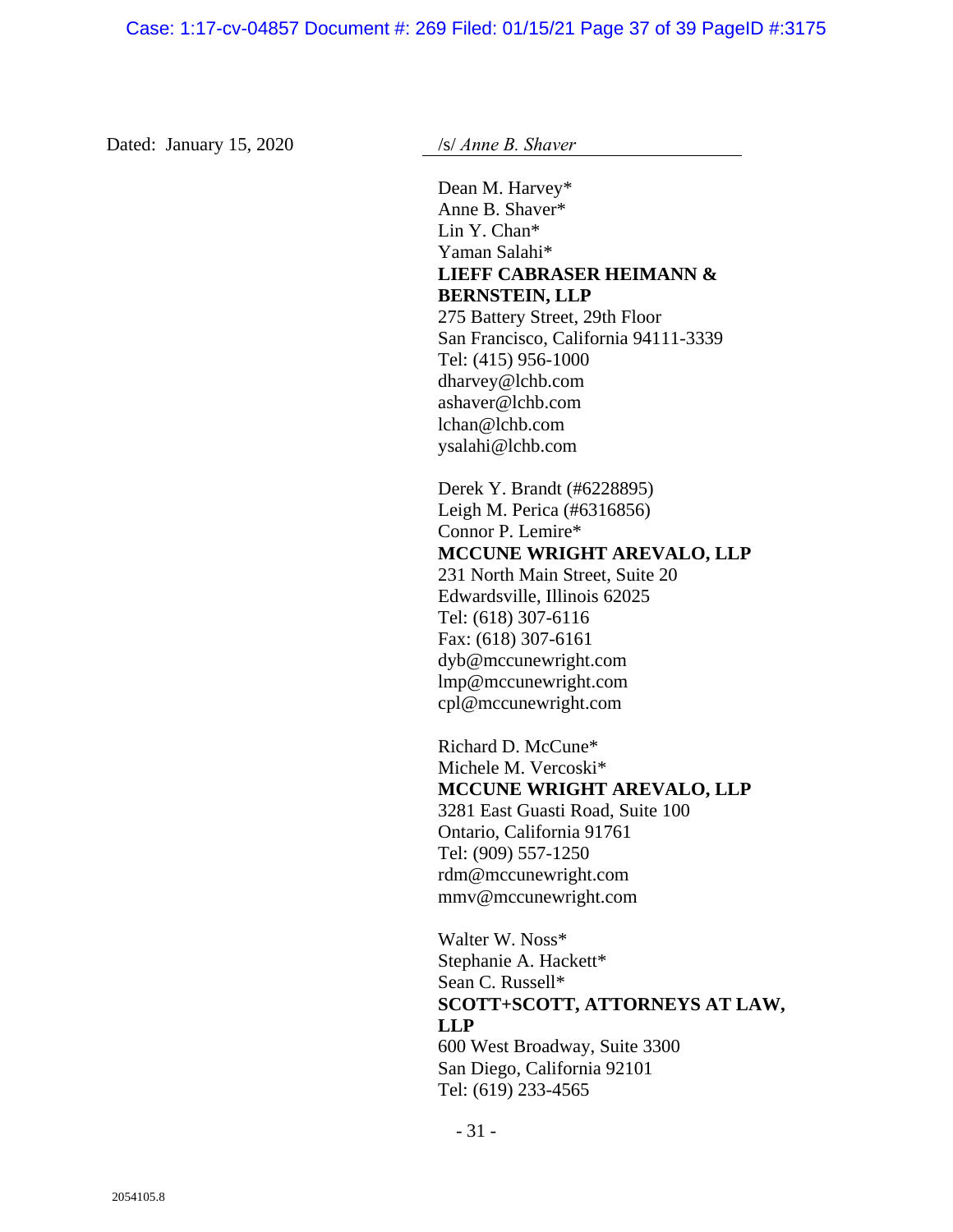wnoss@scott-scott.com shackett@scott-scott.com sean.russell@scott-scott.com

## Michelle E. Conston\* **SCOTT+SCOTT, ATTORNEYS AT LAW, LLP**  The Helmsley Building

230 Park Avenue,  $17^{\text{th}}$  Floor New York, New York 10169 Tel: (212) 223-6444 mconston@scott-scott.com

*Attorneys for Individual and Representative Plaintiffs Leinani Deslandes and Stephanie Turner* 

\* Admitted *pro hac vice*